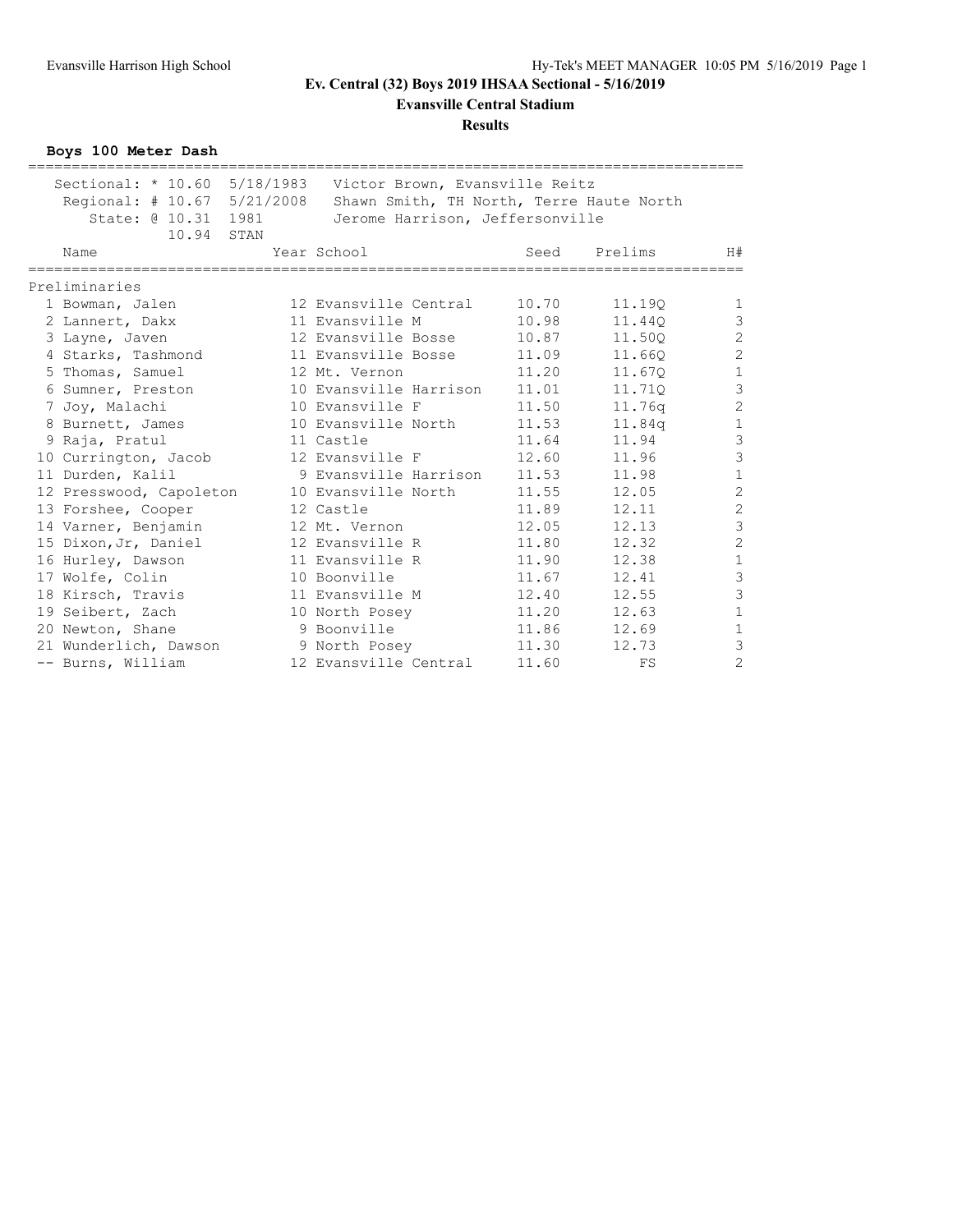**Evansville Central Stadium**

#### **Results**

**Boys 100 Meter Dash**

| Sectional: $\star$ 10.60<br>Regional: $\#$ 10.67<br>State: 0 10.31 | 5/18/1983<br>5/21/2008<br>1981 | Victor Brown, Evansville Reitz<br>Jerome Harrison, Jeffersonville |         | Shawn Smith, TH North, Terre Haute North |                |
|--------------------------------------------------------------------|--------------------------------|-------------------------------------------------------------------|---------|------------------------------------------|----------------|
| 10.94<br>Name                                                      | STAN<br>Year School            |                                                                   | Prelims | Finals                                   | Points         |
| Finals                                                             |                                |                                                                   |         |                                          |                |
| 1 Bowman, Jalen                                                    |                                | 12 Evansville Central                                             | 11.19   | 11.03                                    | 10             |
| 2 Layne, Javen                                                     | 12 Evansville Bosse            |                                                                   | 11.50   | 11.51                                    | 8              |
| 3 Lannert, Dakx                                                    | 11 Evansville M                |                                                                   | 11.44   | 11.62                                    | 6              |
| 4 Thomas, Samuel                                                   | 12 Mt. Vernon                  |                                                                   | 11.67   | 11.84                                    | 5              |
| 5 Starks, Tashmond                                                 | 11 Evansville Bosse            |                                                                   | 11.66   | 11.85                                    | 4              |
| 6 Joy, Malachi                                                     | 10 Evansville F                |                                                                   | 11.76   | 12.06                                    | $\mathcal{R}$  |
| 7 Sumner, Preston                                                  |                                | 10 Evansville Harrison                                            | 11.71   | 12.13                                    | $\mathfrak{D}$ |
| 8 Burnett, James                                                   | 10 Evansville North            |                                                                   | 11.84   | 12.77                                    |                |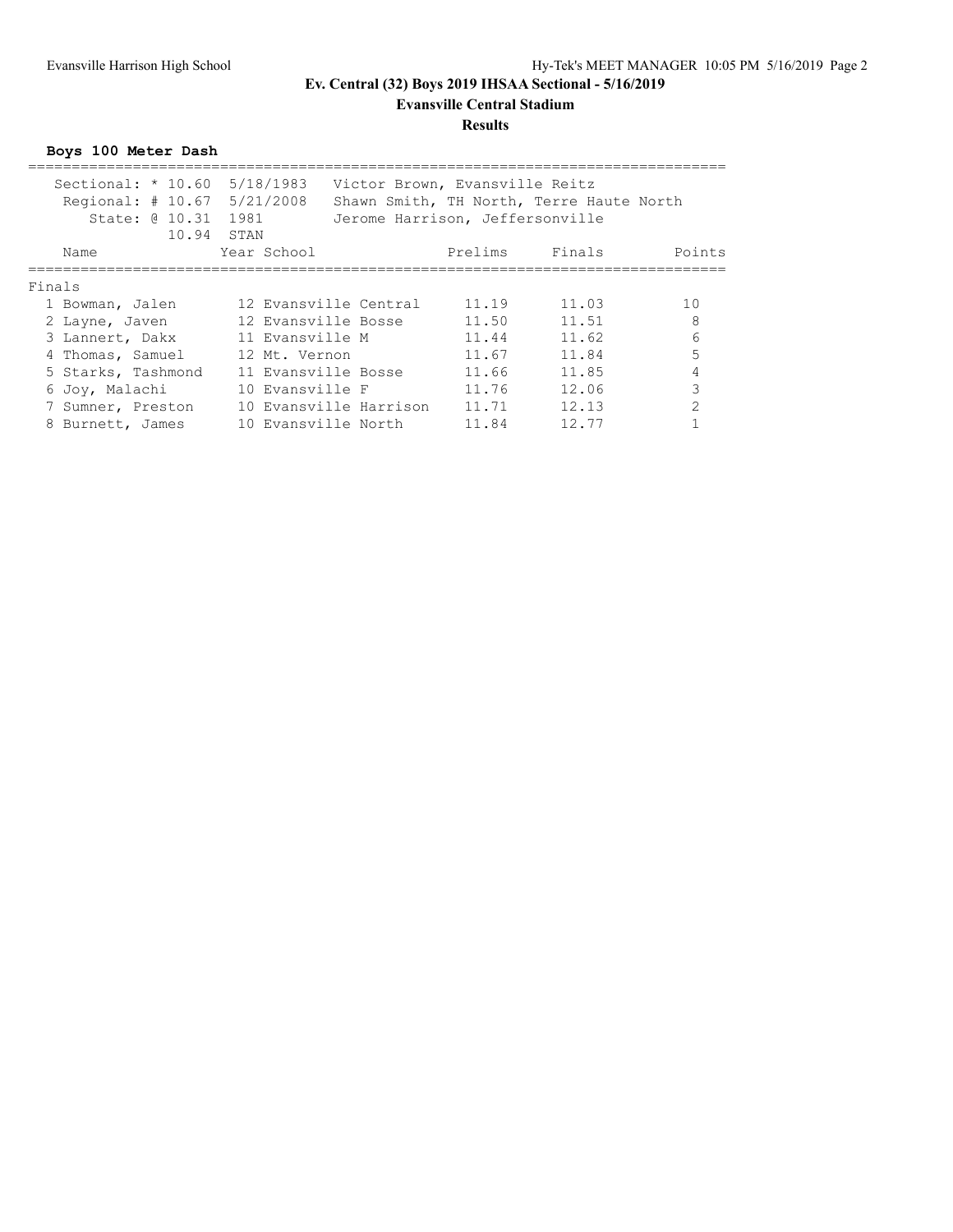**Evansville Central Stadium**

#### **Results**

**Boys 200 Meter Dash**

| Sectional: * 21.84 5/18/2017<br>Regional: $\# 21.66 5/24/1994$<br>State: @ 21.10 1982<br>22.08 | STAN | Noah McBride, Evansville H<br>Mack Jacobs, Ev. Bosse, Ev. Bosse<br>Jeffrey Patrick, Gary Roosevelt |       | ============================ |                |
|------------------------------------------------------------------------------------------------|------|----------------------------------------------------------------------------------------------------|-------|------------------------------|----------------|
| Name                                                                                           |      | Year School                                                                                        | Seed  | Prelims                      | H#             |
| Preliminaries                                                                                  |      |                                                                                                    |       |                              |                |
| 1 Bowman, Jalen                                                                                |      | 12 Evansville Central                                                                              | 21.97 | 22.45Q                       | $\mathbf{1}$   |
| 2 Clark, Robert                                                                                |      | 12 Evansville Central                                                                              | 22.23 | 23.510                       | $\overline{c}$ |
| 3 Starks, Tashmond                                                                             |      | 11 Evansville Bosse                                                                                | 22.80 | 24.060                       | $\mathfrak{Z}$ |
| 4 McNeill, Ross                                                                                |      | 12 Evansville R                                                                                    | 23.20 | 23.90Q                       | $\overline{c}$ |
| 5 Rogers, Kyron                                                                                |      | 11 Evansville North                                                                                | 24.40 | 24.190                       | $\overline{3}$ |
| 5 Joy, Malachi                                                                                 |      | 10 Evansville F                                                                                    | 23.60 | 24.190                       | $1\,$          |
| 7 Sumner, Preston                                                                              |      | 10 Evansville Harrison                                                                             | 23.91 | 24.05q                       | $\overline{c}$ |
| 8 Thomas, Samuel                                                                               |      | 12 Mt. Vernon                                                                                      | 24.06 | 24.21q                       | $1\,$          |
| 9 Whipple, Trey                                                                                |      | 12 Evansville Harrison                                                                             | 23.28 | 24.42                        | $\mathbf 1$    |
| 10 Presswood, Capoleton                                                                        |      | 10 Evansville North                                                                                | 23.68 | 24.45                        | $\overline{c}$ |
| 11 Pritchard, Evan                                                                             |      | 9 Castle                                                                                           | 24.78 | 24.92                        | $\mathbf 1$    |
| 12 Boring, Brady                                                                               |      | 11 Evansville M                                                                                    | 23.69 | 24.95                        | $\mathfrak{Z}$ |
| 13 Clark, Alexander                                                                            |      | 9 Evansville F                                                                                     | 24.20 | 25.07                        | $\overline{c}$ |
| 14 Hurley, Dawson                                                                              |      | 11 Evansville R                                                                                    | 24.10 | 25.33                        | $\mathbf 1$    |
| 15 Toone, Keyonte'                                                                             |      | 12 Evansville Bosse                                                                                | 25.81 | 25.36                        | $\mathfrak{Z}$ |
| 16 Raja, Pratul                                                                                |      | 11 Castle                                                                                          | 23.70 | 25.48                        | $\overline{3}$ |
| 17 Browning, Nicholas                                                                          |      | 12 Mt. Vernon                                                                                      | 24.76 | 25.66                        | $\mathbf 1$    |
| 18 Seibert, Zach                                                                               |      | 10 North Posey                                                                                     | 24.70 | 25.90                        | $\overline{c}$ |
| 19 Epley, Brennan                                                                              |      | 10 Evansville M                                                                                    | 24.80 | 26.18                        | $\overline{3}$ |
| 20 Teeter, Dylan                                                                               |      | 9 North Posey                                                                                      | 27.01 | 26.32                        | $\overline{c}$ |
| 21 Newton, Shane                                                                               |      | 9 Boonville                                                                                        | 24.55 | 26.51                        | $\overline{3}$ |
| 22 Krantz, John                                                                                |      | 10 Boonville                                                                                       | 25.78 | 26.80                        | $\overline{c}$ |
| 23 Feldhaus, Cullen                                                                            |      | 9 Signature                                                                                        | 26.21 | 27.18                        | 3              |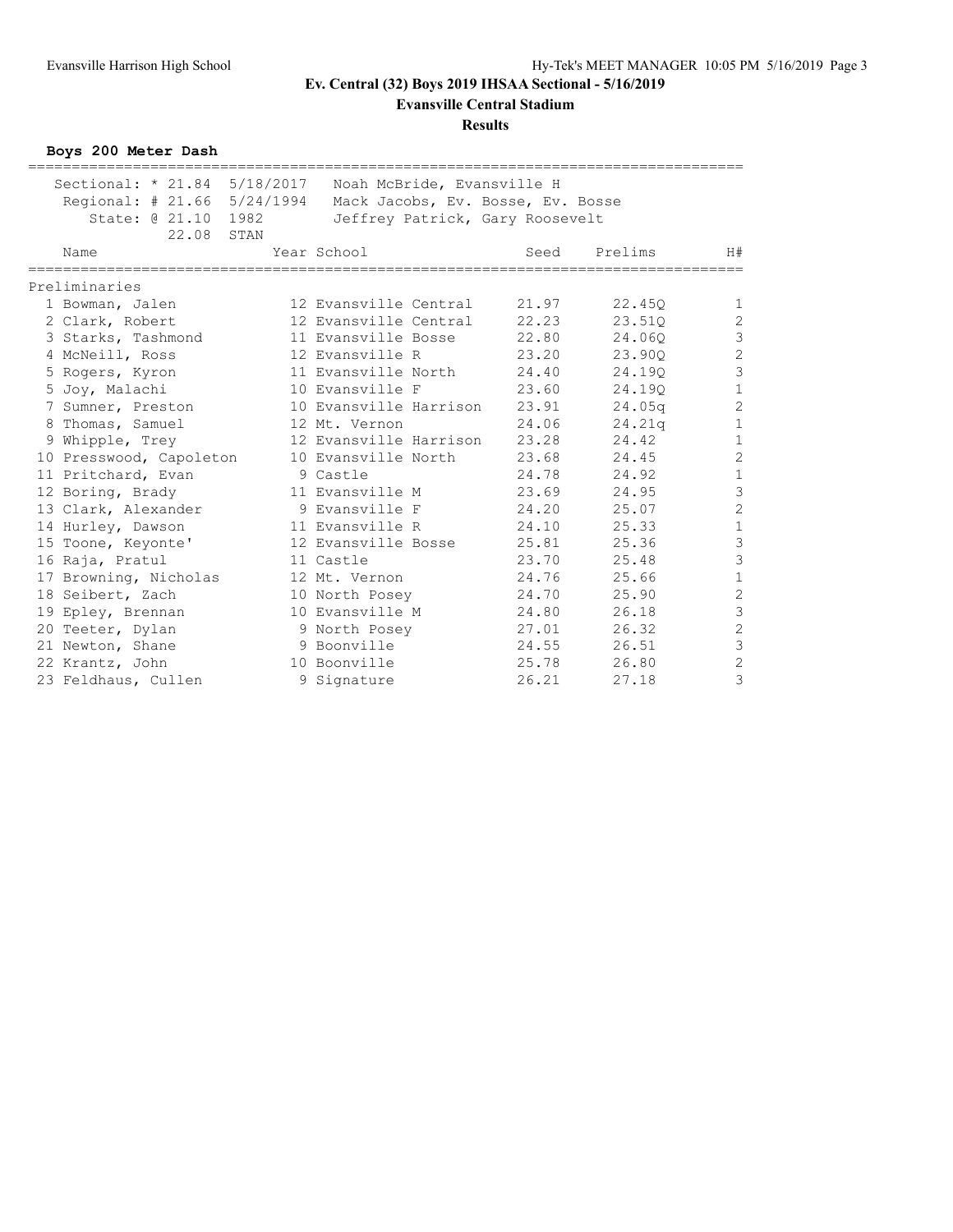### **Evansville Central Stadium**

#### **Results**

**Boys 200 Meter Dash**

| Sectional: * 21.84 5/18/2017<br>Regional: # 21.66 5/24/1994<br>State: 0 21.10 | 1982                | Noah McBride, Evansville H<br>Mack Jacobs, Ev. Bosse, Ev. Bosse<br>Jeffrey Patrick, Gary Roosevelt |         |        |               |
|-------------------------------------------------------------------------------|---------------------|----------------------------------------------------------------------------------------------------|---------|--------|---------------|
| 22.08<br>Name                                                                 | STAN<br>Year School |                                                                                                    | Prelims | Finals | Points        |
| Finals                                                                        |                     |                                                                                                    |         |        |               |
| 1 Bowman, Jalen                                                               |                     | 12 Evansville Central                                                                              | 22.45   | 22.29  | 10            |
| 2 Clark, Robert                                                               |                     | 12 Evansville Central                                                                              | 23.51   | 23.19  | 8             |
| 3 Rogers, Kyron                                                               | 11 Evansville North |                                                                                                    | 24.19   | 23.68  | 6             |
| 4 Starks, Tashmond                                                            | 11 Evansville Bosse |                                                                                                    | 24.06   | 23.71  | 5             |
| 5 McNeill, Ross                                                               | 12 Evansville R     |                                                                                                    | 23.90   | 24.01  | 4             |
| 6 Thomas, Samuel                                                              | 12 Mt. Vernon       |                                                                                                    | 24.21   | 24.79  | Κ             |
| 7 Joy, Malachi                                                                | 10 Evansville F     |                                                                                                    | 24.19   | 24.82  | $\mathcal{D}$ |
| 8 Sumner, Preston                                                             |                     | 10 Evansville Harrison                                                                             | 24.05   | 25.00  |               |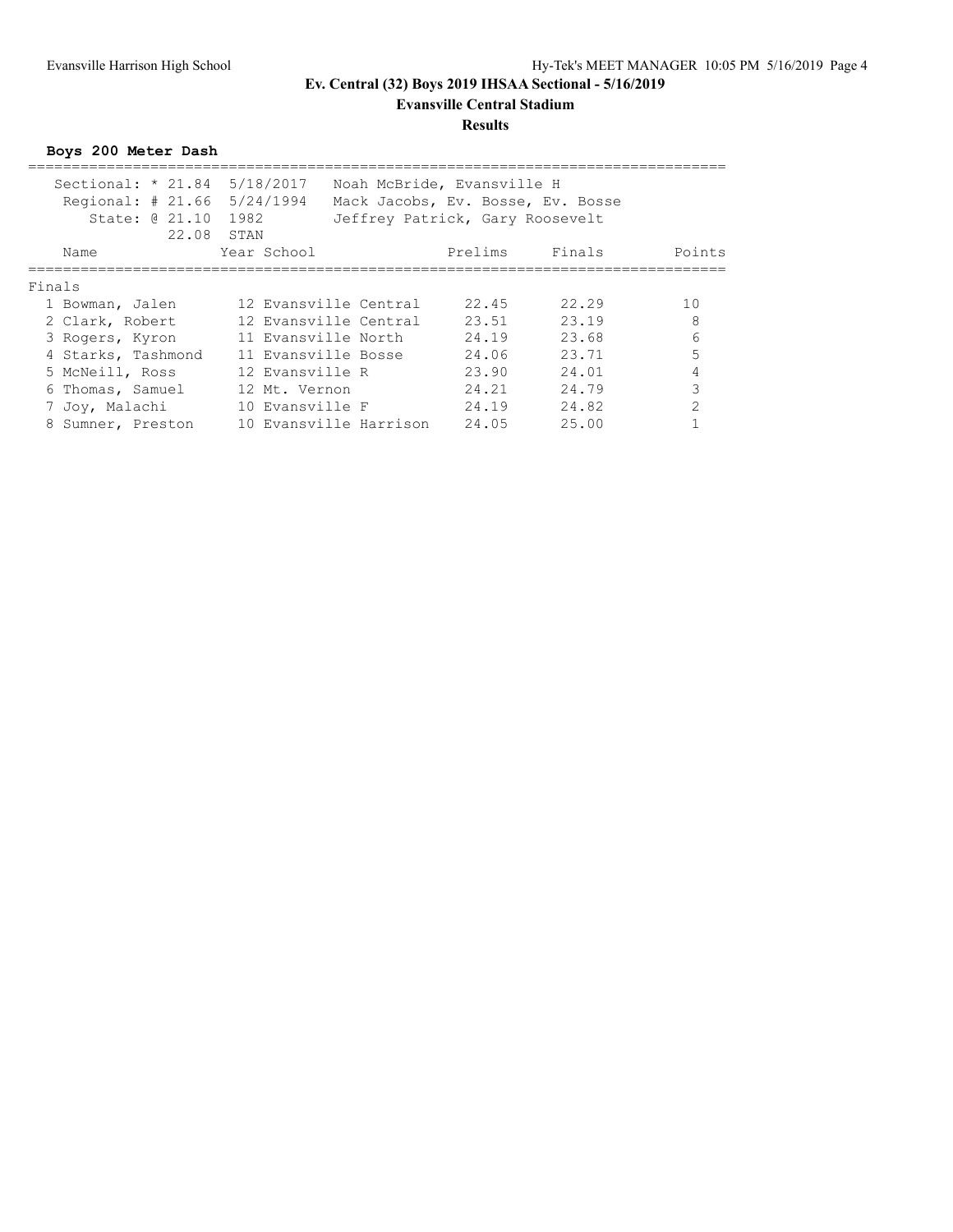**Evansville Central Stadium**

#### **Results**

**Boys 400 Meter Dash**

| Sectional: * 47.70 5/17/1983 Victor Brown, Evansville Reitz |                     |                                   |         |         |                |                |
|-------------------------------------------------------------|---------------------|-----------------------------------|---------|---------|----------------|----------------|
| Regional: # 48.10 5/24/1994                                 |                     | Tracy Smith, Ev. Bosse, Ev. Bosse |         |         |                |                |
| State: @ 46.99 2002                                         |                     | David Neville, Merrillville       |         |         |                |                |
|                                                             | 49.40 STAN          |                                   |         |         |                |                |
| Name                                                        | Year School         |                                   | Seed    | Finals  |                | H# Points      |
| 1 Madison, George                                           | 12 Evansville Bosse |                                   | 50.20   | 49.98   | 3              | 10             |
| 2 Hale, Drew 12 Evansville North 50.89                      |                     |                                   |         | 50.56   | 3              | 8              |
| 3 Whipple, Trey                                             |                     | 12 Evansville Harrison 51.27      |         | 51.84   | $\mathcal{S}$  | 6              |
| 4 Grimes, Jaylen 9 Evansville North 52.33                   |                     |                                   |         | 52.29   | $\overline{3}$ | 5              |
| 5 Givens, Colin                                             | 11 Evansville M     |                                   | 52.51   | 52.41   | $\mathfrak{S}$ | $\sqrt{4}$     |
| 6 Durham, Xavier                                            | 12 Boonville        |                                   | 52.87   | 52.49   | $\mathfrak{Z}$ | 3              |
| 7 Hood, Jerome                                              |                     | 10 Evansville Bosse 56.30         |         | 52.82   | $\mathbf{1}$   | $\overline{c}$ |
| 8 Hardin, Bo                                                |                     | 10 Evansville Central 54.14       |         | 53.49   | $\overline{2}$ | $\mathbf{1}$   |
| 9 Wilson, Conner 10 Evansville Harrison 52.92               |                     |                                   |         | 53.50   | $\overline{c}$ |                |
| 10 Jones, Nikolai                                           | 11 Castle           |                                   | 53.94   | 53.56   | $\overline{c}$ |                |
| 11 Orsby, Kellie 10 Evansville Central                      |                     |                                   | 54.29   | 53.95   | $\overline{c}$ |                |
| 12 Ricketts, Corbin 10 Evansville F 54.00                   |                     |                                   |         | 54.06   | $\overline{c}$ |                |
| 13 Latshaw, Danner 12 Mt. Vernon                            |                     |                                   | 54.01   | 54.22   | $\overline{c}$ |                |
| 14 Joy, Malachi 10 Evansville F 54.00                       |                     |                                   |         | 54.53   | $\overline{2}$ |                |
| 15 McDurmon, Eli 9 Evansville M                             |                     |                                   | 54.17   | 54.73   | $\overline{c}$ |                |
| 16 Browning, Theron 11 Mt. Vernon                           |                     |                                   | 54.30   | 54.93   | $\mathbf{1}$   |                |
| 17 Danhauer, Austin 10 North Posey                          |                     |                                   | 52.30   | 55.13   | 3              |                |
| 18 Norman, Dominic                                          |                     | 9 Evansville R                    | 55.30   | 56.96   | $\mathbf{1}$   |                |
| 19 Smith, Dayton                                            | 11 Boonville        |                                   | 56.50   | 58.61   | $1\,$          |                |
| 20 Brown, Ethan                                             |                     | 9 North Posey                     | 1:03.00 | 1:04.35 | $\mathbf{1}$   |                |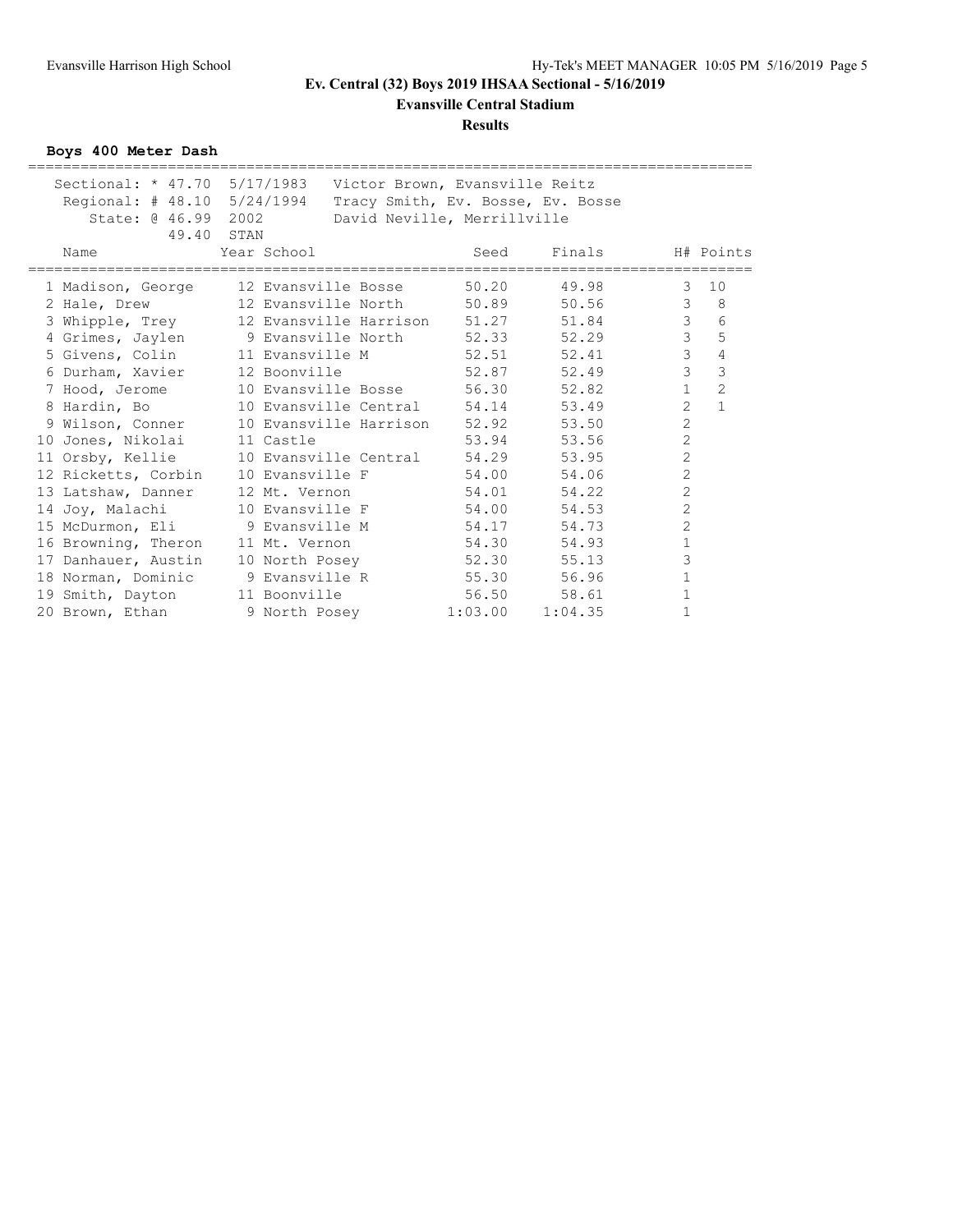**Evansville Central Stadium**

#### **Results**

**Boys 800 Meter Run**

| Sectional: $*$ 1:55.04 5/22/2014 Natnale Billa, Evansville H<br>Regional: # 1:54.55 5/26/2005 Taylor Sellers, Mt. Vernon, Mt. Vernon<br>State: @ 1:49.25 2011<br>$1:56.32$ STAN |                                       |         | Austin Mudd, Center Grove              |         |                |                |
|---------------------------------------------------------------------------------------------------------------------------------------------------------------------------------|---------------------------------------|---------|----------------------------------------|---------|----------------|----------------|
| Name                                                                                                                                                                            | Year School                           |         | Seed<br>============================== | Finals  | =============  | H# Points      |
| 1 Schickel, Tanner 12 Evansville M 2:01.33                                                                                                                                      |                                       |         |                                        | 1:58.30 | $\overline{2}$ | 10             |
| 2 Dickens, Drake 10 Evansville North 1:59.93 2:01.62                                                                                                                            |                                       |         |                                        |         | $\mathbf{2}$   | 8              |
| 3 McDurmon, Jake 10 Evansville M 2:03.26 2:04.05                                                                                                                                |                                       |         |                                        |         | $\overline{2}$ | $\sqrt{6}$     |
| 4 Ashby, Maxwell 12 Evansville F 2:05.00 2:04.12                                                                                                                                |                                       |         |                                        |         | $\overline{2}$ | 5              |
| 5 Hart, Jordan                                                                                                                                                                  |                                       |         |                                        |         | $\overline{2}$ | $\overline{4}$ |
| 6 Snodgrass, River 9 Mt. Vernon 2:04.19 2:08.15                                                                                                                                 |                                       |         |                                        |         | $\overline{2}$ | $\overline{3}$ |
| 7 Stinson, DeAnthony 10 Evansville Central 2:08.92                                                                                                                              |                                       |         |                                        | 2:08.79 | $\overline{2}$ | $\overline{c}$ |
| 8 Shrode, Brenden                                                                                                                                                               | 10 Evansville North 2:07.62 2:10.28   |         |                                        |         | $\overline{2}$ | $\mathbf{1}$   |
| 9 Smith, Ramzi                                                                                                                                                                  | 10 Evansville Central 2:09.91 2:10.75 |         |                                        |         | $\mathbf{1}$   |                |
| 10 DeVault, Samuel 12 Evansville R 2:07.90                                                                                                                                      |                                       |         |                                        | 2:12.05 | $\overline{c}$ |                |
| 11 Cundiff, Efrem 9 Boonville 2:13.14 2:12.50                                                                                                                                   |                                       |         |                                        |         | $\mathbf{1}$   |                |
| 12 Spurling, Tyler 10 Castle                                                                                                                                                    |                                       |         | $2:03.00$ $2:13.67$                    |         | $\overline{c}$ |                |
| 13 Pullom, Kaleb 12 Evansville Bosse 2:15.00                                                                                                                                    |                                       |         |                                        | 2:13.94 | $\mathbf{1}$   |                |
| 14 Salaman, Wyatt 12 Mt. Vernon 2:18.00 2:15.49                                                                                                                                 |                                       |         |                                        |         | $\mathbf{1}$   |                |
| 15 Hodge, Samuel 11 Evansville R 2:05.80 2:16.56                                                                                                                                |                                       |         |                                        |         | $\overline{2}$ |                |
| 16 McReynolds, Koston 9 Evansville F 2:15.00                                                                                                                                    |                                       |         |                                        | 2:18.50 | $\mathbf{1}$   |                |
| 17 Williams, Tasco 9 Evansville Bosse 2:18.00                                                                                                                                   |                                       |         |                                        | 2:20.25 | $\mathbf{1}$   |                |
| 18 Wilson, Evan (2008) 9 Evansville Harrison 2:25.00 2:24.52                                                                                                                    |                                       |         |                                        |         | $\mathbf{1}$   |                |
| 19 Monroe, Kaden 11 Castle                                                                                                                                                      |                                       |         | $2:02.70$ $2:25.83$                    |         | $\overline{c}$ |                |
| 20 Scherzinger, Dillo 11 Boonville 2:22.38                                                                                                                                      |                                       |         |                                        | 2:26.19 | $1\,$          |                |
| 21 Basham, Riley 9 North Posey 2:27.00 2:28.32                                                                                                                                  |                                       |         |                                        |         | $\mathbf{1}$   |                |
| 22 Vannice, Zach 9 North Posey                                                                                                                                                  |                                       | 2:30.00 |                                        | 2:28.98 | $\mathbf{1}$   |                |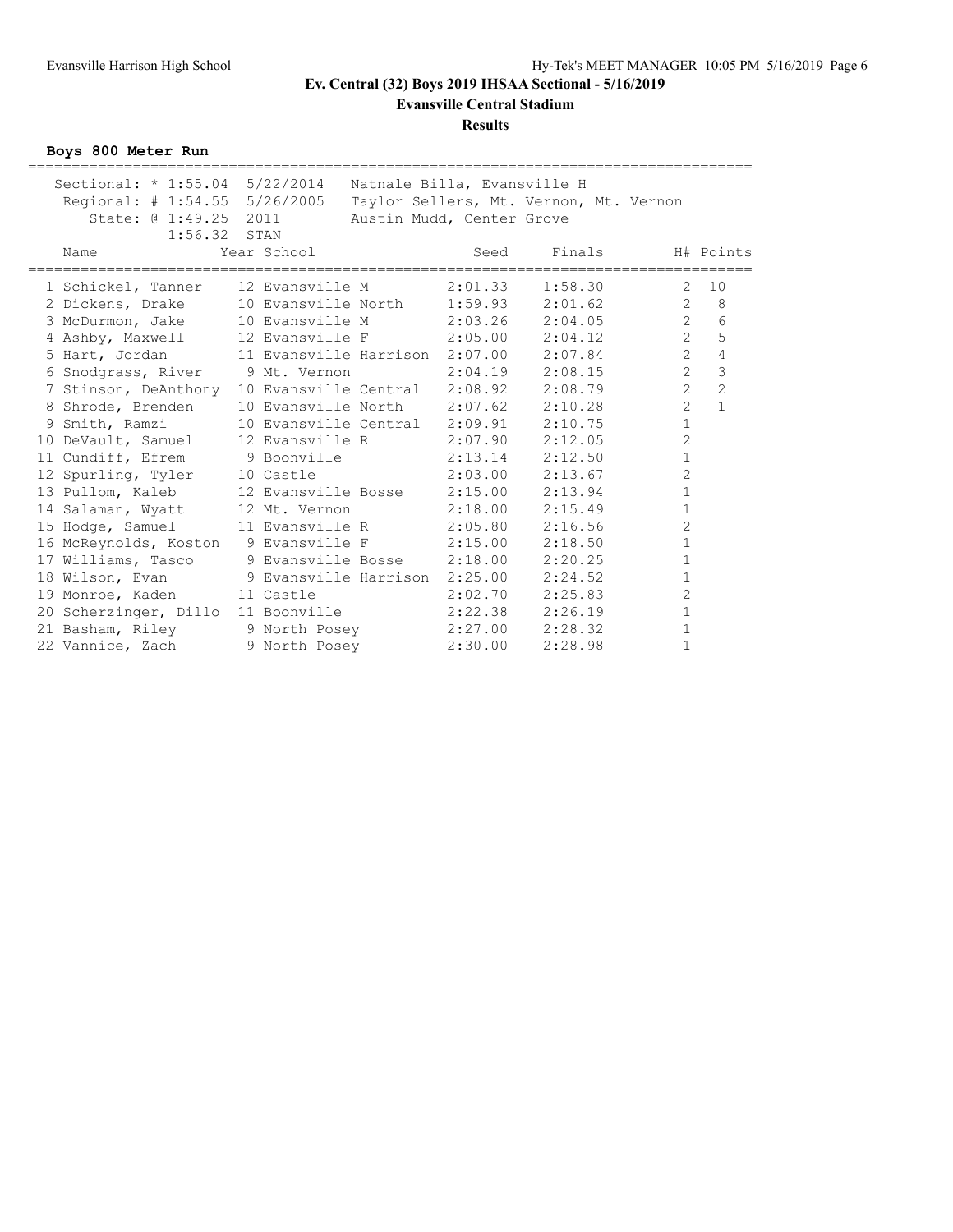**Evansville Central Stadium**

### **Results**

**Boys 1600 Meter Run**

| Sectional: * 4:11.10 5/15/1981 Terry Brahm, Heritage Hills   |                                      |                     |                           |         |                |
|--------------------------------------------------------------|--------------------------------------|---------------------|---------------------------|---------|----------------|
| Regional: # 4:13.78 5/24/2018 Matthew Schadler, Ev. Memorial |                                      |                     |                           |         |                |
| State: @ 4:03.00 2011 Austin Mudd, Center Grove              |                                      |                     |                           |         |                |
| $4:17.37$ STAN                                               |                                      |                     |                           |         |                |
| Name<br>----------------                                     | Year School                          |                     | Seed<br>================= | Finals  | Points         |
| 1 Schickel, Tanner 12 Evansville M 4:31.04 4:34.55           |                                      |                     |                           |         | 10             |
| 2 McMurray, James 9 Evansville North 4:47.66 4:42.78         |                                      |                     |                           |         | 8              |
| 3 Snodgrass, River 9 Mt. Vernon 4:40.00 4:46.74              |                                      |                     |                           |         | 6              |
| 4 Pollock, Lane 9 Boonville 4:57.01 4:49.57                  |                                      |                     |                           |         | 5              |
| 5 Economou, George 12 Castle                                 |                                      | $4:45.80$ $4:52.93$ |                           |         | 4              |
| 6 Briones, Tristan 9 Signature 5:09.00 4:54.76               |                                      |                     |                           |         | 3              |
| 7 Hooten, Alex 9 Evansville Central 4:49.84 4:55.58          |                                      |                     |                           |         | $\overline{2}$ |
| 8 Sibbitt, Easton 10 Evansville F 5:03.00 4:56.39            |                                      |                     |                           |         | $\mathbf{1}$   |
| 9 Harbert, Dilan 11 Evansville North 4:55.86 4:57.48         |                                      |                     |                           |         |                |
| 10 Perry, Reese 10 Evansville Bosse 4:57.00 4:58.52          |                                      |                     |                           |         |                |
| 11 Russler, Joseph 11 Evansville R 4:39.80 5:02.93           |                                      |                     |                           |         |                |
| 12 Fehr, Owen 11 Castle 4:46.30 5:08.37                      |                                      |                     |                           |         |                |
| 13 Kelley, Tommy 11 Mt. Vernon 5:13.00 5:08.95               |                                      |                     |                           |         |                |
| 14 Basham, Riley 9 North Posey 5:29.00 5:10.12               |                                      |                     |                           |         |                |
| 15 Villegas, Reynaldo 11 Evansville Central 5:03.00 5:15.63  |                                      |                     |                           |         |                |
| 16 Golba, Andrew                                             | 9 Evansville R    4:54.10    5:16.71 |                     |                           |         |                |
| 17 Stuckey, Sawyer 9 Evansville Harrison 5:37.60 5:21.64     |                                      |                     |                           |         |                |
| 18 Herr, Evan 10 Evansville M 5:33.25 5:27.36                |                                      |                     |                           |         |                |
| 19 Vannice, Zach 9 North Posey 5:33.00 5:28.90               |                                      |                     |                           |         |                |
| 20 Hinton, Blaine 9 Boonville 5:20.00                        |                                      |                     |                           | 5:33.47 |                |
| -- Pace, Xavier                                              | 9 Evansville Bosse 6:30.00           |                     |                           | DNF     |                |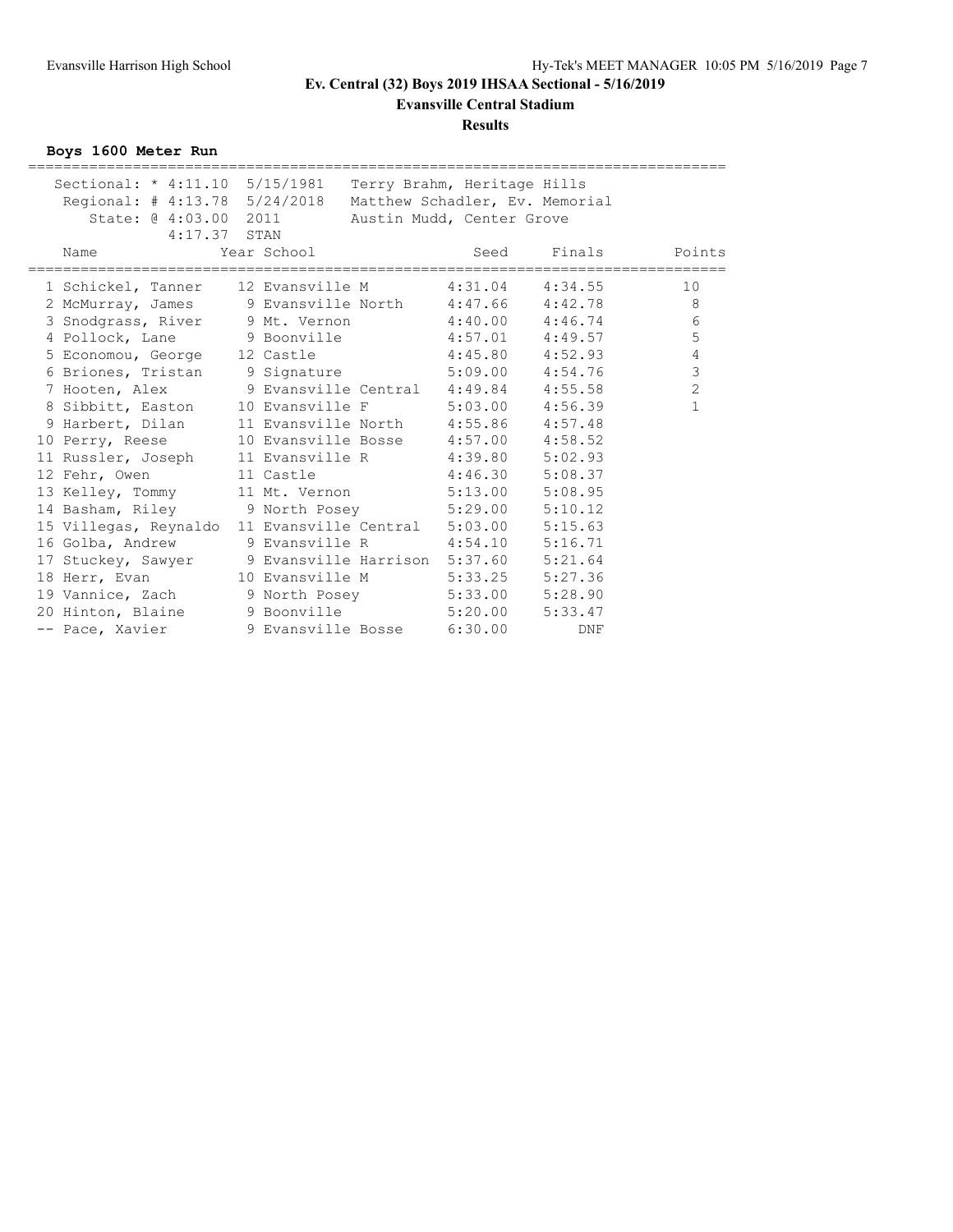**Evansville Central Stadium**

#### **Results**

**Boys 3200 Meter Run**

| Sectional: * 9:00.70 5/20/1981  David Williams, Evansville North      |             |                                           |                    |                   |
|-----------------------------------------------------------------------|-------------|-------------------------------------------|--------------------|-------------------|
| Regional: # 9:08.34 5/23/2013 Connor Sorrells, Barr Reeve, Barr Reeve |             |                                           |                    |                   |
| State: @ 8:51.15 2012 Futsum Zienasellassie, North Central Indp       |             |                                           |                    |                   |
| 9:19.38 STAN                                                          |             |                                           |                    |                   |
| Name                                                                  | Year School |                                           | Seed Finals Points | ================= |
| 1 Schmidt, Dean 11 Evansville North 10:09.73 10:04.85                 |             |                                           |                    | 10                |
| 2 Schroeder, Dawson 10 Evansville M 10:10.68 10:08.02                 |             |                                           |                    | 8                 |
| 3 Bateman, Brenton 12 Evansville F 10:05.00 10:12.38                  |             |                                           |                    | 6                 |
| 4 Nolan, Alex 9 Evansville F 10:15.00 10:20.90                        |             |                                           |                    | 5                 |
| 5 Monroe, Trevor 9 Castle 10:39.80                                    |             |                                           | 10:46.53           | $\sqrt{4}$        |
| 6 Alvey, Andrew 9 Evansville R 10:32.80 10:48.44                      |             |                                           |                    | $\mathfrak{Z}$    |
| 7 McMurray, James 9 Evansville North 10:43.20 10:51.09                |             |                                           |                    | $\overline{c}$    |
| 8 Perry, Reese 10 Evansville Bosse 10:40.00                           |             |                                           | 10:58.26           | $\mathbf{1}$      |
| 9 Hooten, Alex 9 Evansville Central 10:39.19 11:04.66                 |             |                                           |                    |                   |
| 10 Worstell, Colton 11 Castle 10:44.50 11:11.02                       |             |                                           |                    |                   |
| 11 Dollison, Camren 11 Evansville R 10:40.00                          |             |                                           | 11:15.52           |                   |
| 12 Villegas, Reynaldo 11 Evansville Central 10:57.00 11:16.95         |             |                                           |                    |                   |
| 13 Dike, Braden 10 Mt. Vernon 11:15.00 11:24.08                       |             |                                           |                    |                   |
| 14 Kelley, Tommy 11 Mt. Vernon 11:12.76                               |             |                                           | 11:26.86           |                   |
| 15 Wilkins, Owen                                                      |             | 12 Boonville 11:50.09                     | 11:53.77           |                   |
| 16 Grimms, Kole                                                       |             | 11 Evansville Harrison 11:47.40  12:16.35 |                    |                   |
| 17 Durham, Sage                                                       |             | 10 Boonville 11:54.00                     | 12:19.50           |                   |
| 18 Rorie, Caleb                                                       |             | 10 Evansville Harrison 12:29.28           | 12:33.11           |                   |
| 19 Kelley, Blaise                                                     |             |                                           |                    |                   |
| 20 Fridtjof, Gaber                                                    |             | 11 North Posey 12:38.00 13:09.61          |                    |                   |
| 21 French, Justin                                                     |             | 10 North Posey 13:48.00 13:31.09          |                    |                   |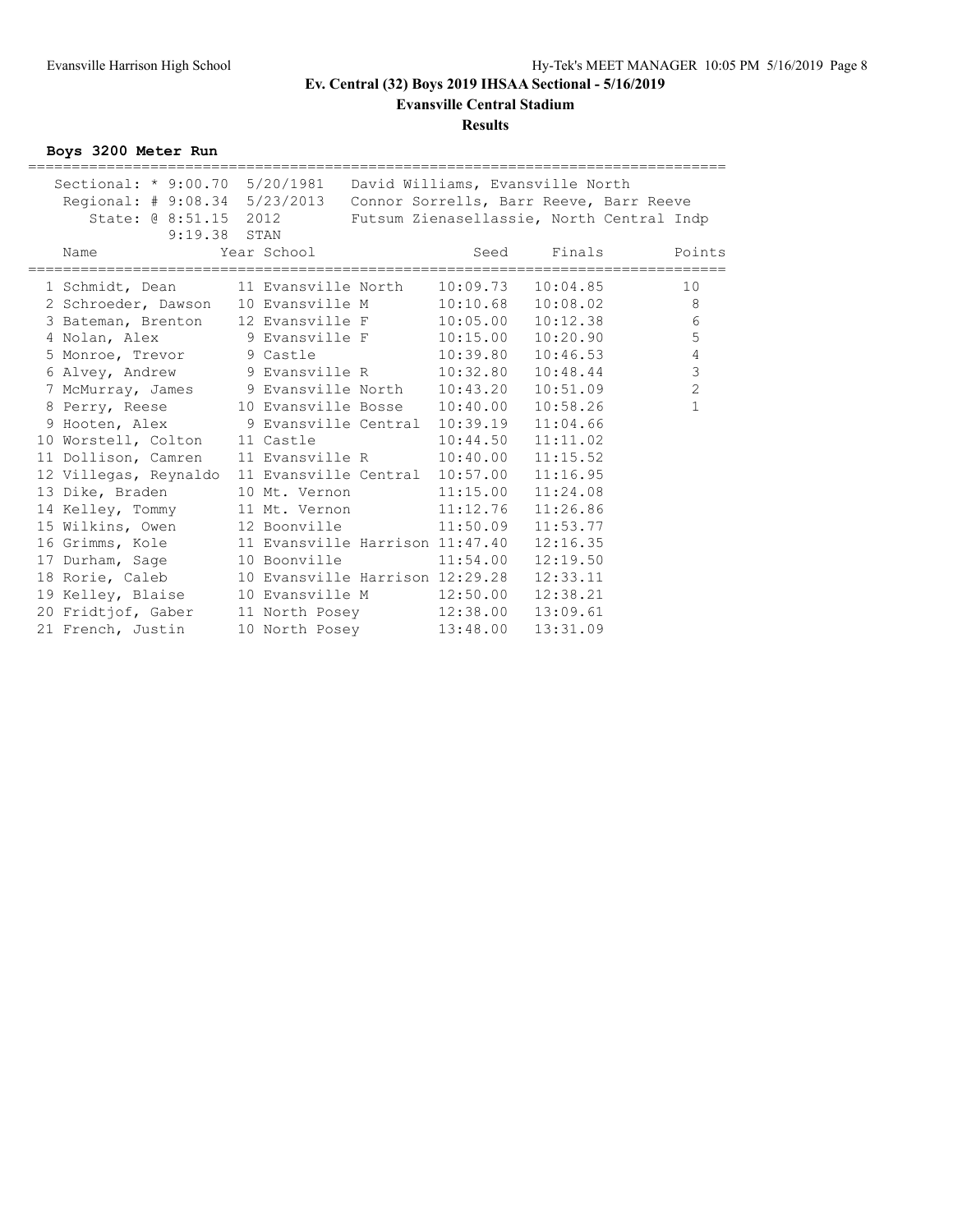**Evansville Central Stadium**

#### **Results**

**Boys 110 Meter Hurdles**

| Sectional: * 13.89 5/17/2007 | Bryce Brown, Evansville Harrison    |       |         |                |
|------------------------------|-------------------------------------|-------|---------|----------------|
| Regional: # 13.93 5/26/2005  | Bryce Brown, Ev Harrison, Harrison  |       |         |                |
| State: @ 13.64 1976          | Jerry Hill, Indp. Arsenal Technical |       |         |                |
| 14.65 STAN                   |                                     |       |         |                |
| Name                         | Year School                         | Seed  | Prelims | H#             |
| Preliminaries                |                                     |       |         |                |
| 1 Kennedy, Sam               | 12 Evansville Central               | 15.85 | 15.820  | $\overline{c}$ |
| 2 McKinney, Dylan            | 11 Evansville North                 | 15.01 | 15.870  | $1\,$          |
| 3 Bell, Tanner               | 12 Evansville F                     | 15.50 | 16.500  | $\overline{3}$ |
| 4 Madison, Braydon           | 10 Evansville Central               | 16.01 | 16.120  | $\mathbf{1}$   |
| 5 Mockobee, Devin            | 10 Boonville                        | 15.39 | 16.310  | $\overline{c}$ |
| 6 Bardwell, Cade             | 10 Castle                           | 16.64 | 16.690  | $\overline{3}$ |
| 7 Farmer, Keyon              | 12 Evansville Harrison              | 18.06 | 16.72q  | $\overline{3}$ |
| 8 Durham, Xavier             | 12 Boonville                        | 16.50 | 17.10q  | $\overline{c}$ |
| 9 McCully, John              | 9 Castle                            | 17.16 | 17.13   | $\overline{c}$ |
| 10 Lopez-Mendoza, Yeison     | 10 Evansville Bosse                 | 17.22 | 17.40   | $\mathbf{1}$   |
| 11 Harvey, Hunter            | 11 North Posey                      | 17.51 | 17.51   | $\mathbf{1}$   |
| 12 Heyna, David              | 11 Evansville North                 | 16.71 | 17.63   | $\overline{3}$ |
| 13 Batteiger, Zachary        | 12 Mt. Vernon                       | 16.15 | 17.65   | $1\,$          |
| 14 White, De'Amontez         | 9 Evansville F                      | 18.00 | 18.00   | $\overline{3}$ |
| 15 Suggs, Miles              | 11 Evansville Bosse                 | 17.55 | 19.04   | $\overline{c}$ |
| 16 McCleary, Elias           | 10 Evansville R                     | 18.10 | 20.63   | $\overline{c}$ |
| 17 Heckman, Sam              | 10 Mt. Vernon                       | 20.00 | 20.79   | $\mathbf 1$    |
| 18 Ripke, Joseph             | 10 Evansville R                     | 20.81 | 21.00   | $\overline{c}$ |
| -- Ondash, Eric              | 11 Evansville M                     | 15.77 | FS      | 3              |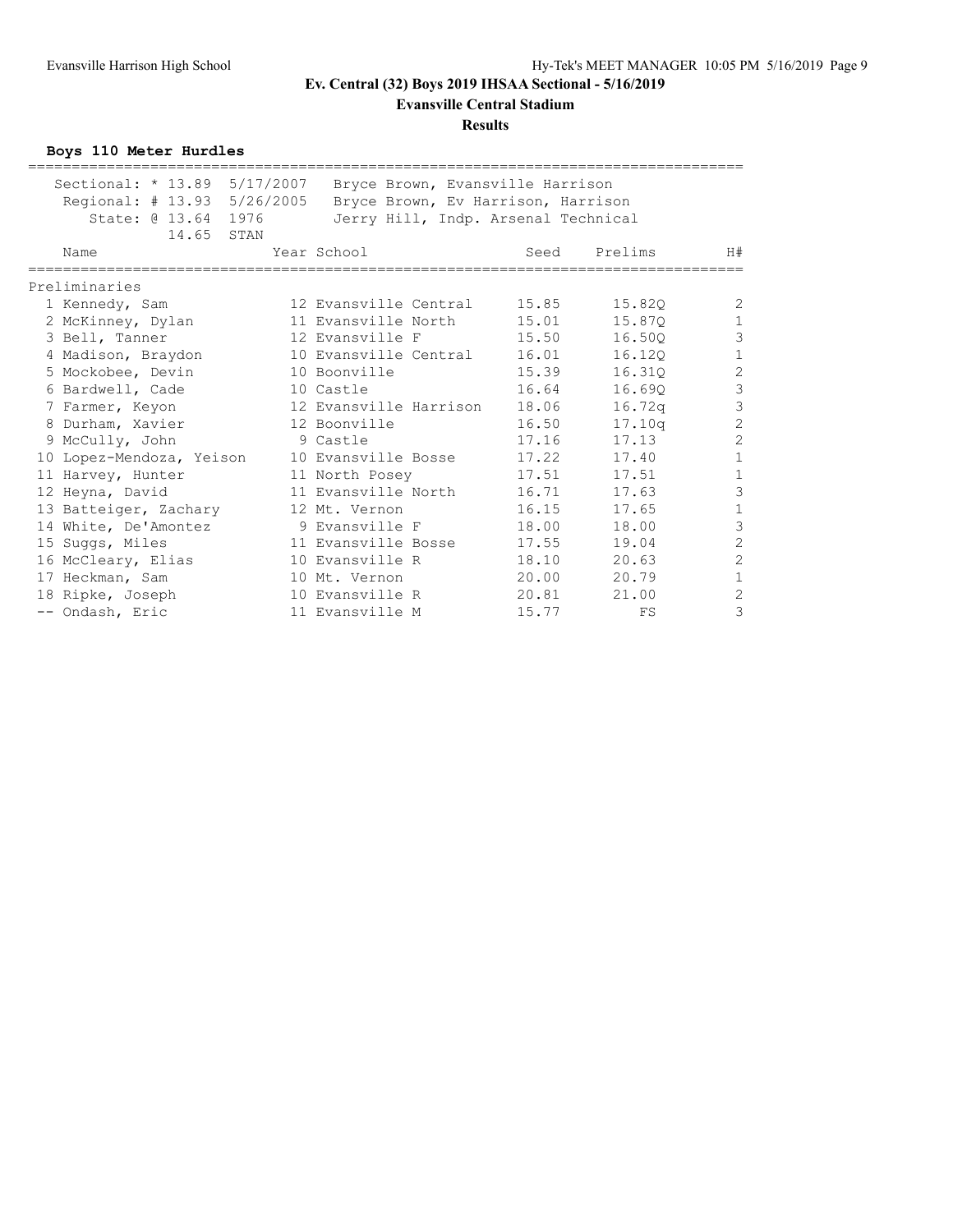### **Evansville Central Stadium**

### **Results**

**Boys 110 Meter Hurdles**

| Name   | Year School                                                                                                                                                                   |                                                                                   | Prelims                                                                                                                                            | Finals | Points                                                                                                        |
|--------|-------------------------------------------------------------------------------------------------------------------------------------------------------------------------------|-----------------------------------------------------------------------------------|----------------------------------------------------------------------------------------------------------------------------------------------------|--------|---------------------------------------------------------------------------------------------------------------|
| Finals |                                                                                                                                                                               |                                                                                   |                                                                                                                                                    |        |                                                                                                               |
|        |                                                                                                                                                                               |                                                                                   | 15.87                                                                                                                                              | 14.88  | 10                                                                                                            |
|        |                                                                                                                                                                               |                                                                                   | 16.31                                                                                                                                              | 15.56  | 8                                                                                                             |
|        |                                                                                                                                                                               |                                                                                   | 16.12                                                                                                                                              | 15.66  | 6                                                                                                             |
|        |                                                                                                                                                                               |                                                                                   | 15.82                                                                                                                                              | 15.77  | 5                                                                                                             |
|        |                                                                                                                                                                               |                                                                                   | 16.72                                                                                                                                              | 16.32  | 4                                                                                                             |
|        | 10 Castle                                                                                                                                                                     |                                                                                   | 16.69                                                                                                                                              | 16.42  | 3                                                                                                             |
|        |                                                                                                                                                                               |                                                                                   | 17.10                                                                                                                                              | 16.46  | $\mathfrak{D}$                                                                                                |
|        |                                                                                                                                                                               |                                                                                   | 16.50                                                                                                                                              | 16.49  |                                                                                                               |
|        | State: 0 13.64<br>1 McKinney, Dylan<br>2 Mockobee, Devin<br>3 Madison, Braydon<br>4 Kennedy, Sam<br>5 Farmer, Keyon<br>6 Bardwell, Cade<br>7 Durham, Xavier<br>8 Bell, Tanner | Sectional: * 13.89 5/17/2007<br>Regional: # 13.93 5/26/2005<br>1976<br>14,65 STAN | 11 Evansville North<br>10 Boonville<br>10 Evansville Central<br>12 Evansville Central<br>12 Evansville Harrison<br>12 Boonville<br>12 Evansville F |        | Bryce Brown, Evansville Harrison<br>Bryce Brown, Ev Harrison, Harrison<br>Jerry Hill, Indp. Arsenal Technical |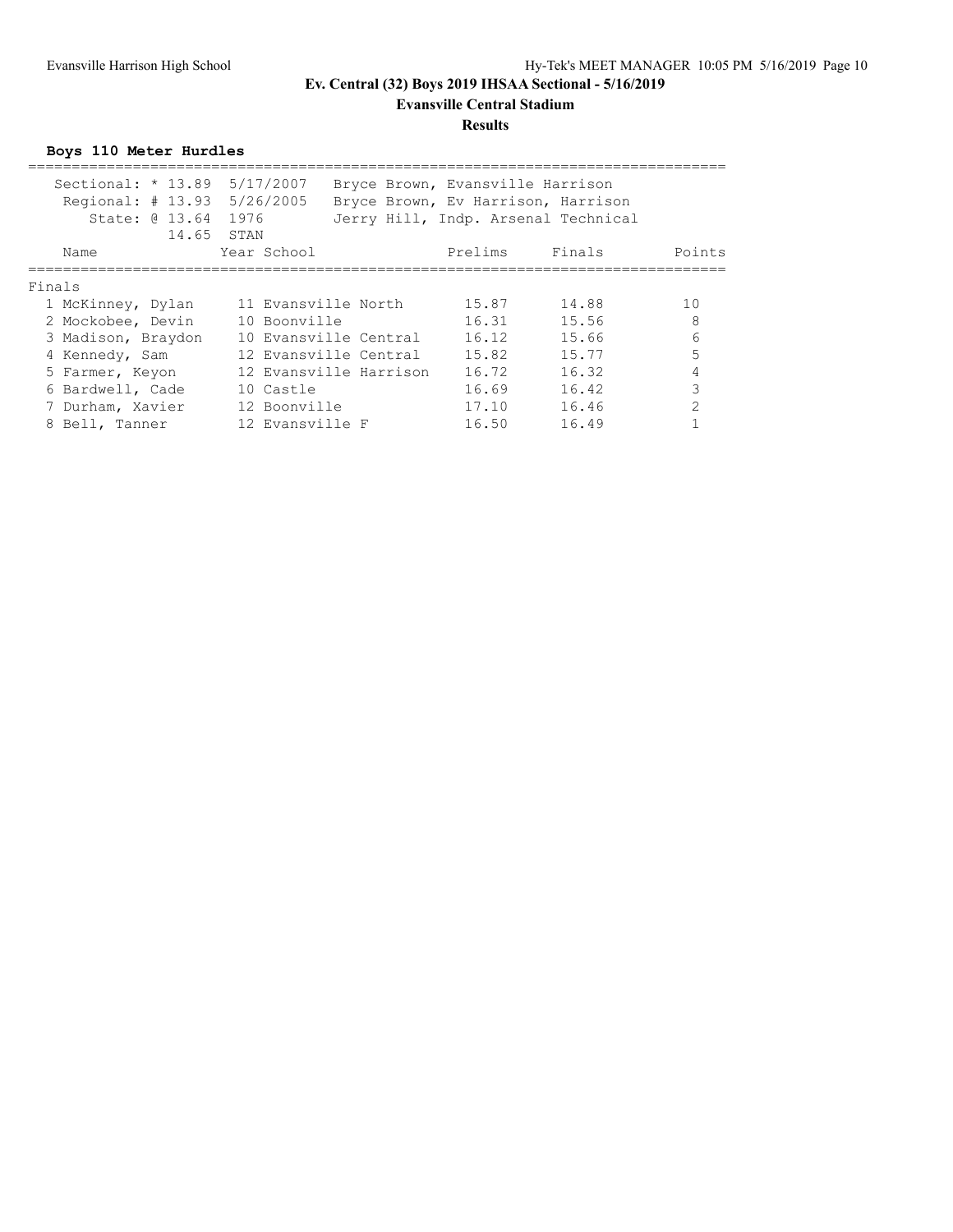**Evansville Central Stadium**

### **Results**

**Boys 300 Meter Hurdles**

| Sectional: * 36.85 5/19/2005                         |                        | Bryce Brown, Harrison |                                  |                                     |                |                |
|------------------------------------------------------|------------------------|-----------------------|----------------------------------|-------------------------------------|----------------|----------------|
| Regional: # 37.62 5/26/2005                          |                        |                       |                                  | Bryce Brown, Ev. Harrison, Harrison |                |                |
| State: @ 36.26 2007                                  |                        |                       | Bryce Brown, Evansville Harrison |                                     |                |                |
| 39.01 STAN                                           |                        |                       |                                  |                                     |                |                |
| Name                                                 | Year School            |                       | Seed                             | Finals                              |                | H# Points      |
| 1 McKinney, Dylan 11 Evansville North                |                        |                       | 40.76                            | 40.57                               | 3              | 10             |
|                                                      |                        |                       |                                  |                                     | $\mathcal{S}$  | $_{\rm 8}$     |
| 3 Bell, Tanner 12 Evansville F 41.90                 |                        |                       |                                  | 41.99                               | $\mathcal{E}$  | 6              |
| 4 Happe, Cole 11 Evansville M 43.34 42.07            |                        |                       |                                  |                                     | $\mathcal{E}$  | 5              |
| 5 Bardwell, Cade 10 Castle                           |                        |                       | 42.89 42.42                      |                                     | $\mathcal{S}$  | $\overline{4}$ |
| 6 Madison, Braydon 10 Evansville Central 44.89 43.04 |                        |                       |                                  |                                     | $\overline{2}$ | $\mathfrak{Z}$ |
| 7 McCully, John 9 Castle                             |                        |                       | 44.19                            | 43.48                               | $\overline{2}$ | $\overline{c}$ |
|                                                      |                        |                       |                                  | 43.86                               | $\mathfrak{Z}$ | $\mathbf{1}$   |
| 9 Ondash, Eric 11 Evansville M                       |                        |                       | 44.07                            | 44.46                               | $\overline{c}$ |                |
| 10 Hoffman, Lucas 10 Evansville R 45.25              |                        |                       |                                  | 45.33                               | $\overline{c}$ |                |
| 11 Phillips, Mason 9 Boonville 46.71                 |                        |                       |                                  | 46.45                               | $\mathbf 1$    |                |
| 12 Lopez-Mendoza, Yei                                |                        |                       | 10 Evansville Bosse 46.35        | 46.67                               | $\overline{2}$ |                |
| 13 Wahl, Keddrick                                    |                        |                       | 10 North Posey 48.00             | 47.31                               | $\mathbf 1$    |                |
| 14 Frisby, Trevor 10 Mt. Vernon                      |                        |                       | 47.59                            | 47.51                               | 2              |                |
| 15 Maynard, William I 9 Evansville F 49.00           |                        |                       |                                  | 47.58                               | $\mathbf 1$    |                |
| 16 McCleary, Elias                                   |                        |                       | 10 Evansville R 49.10 47.99      |                                     | 1              |                |
| 17 Williams, Cyrus 12 Evansville Harrison 50.51      |                        |                       |                                  | 50.24                               | $\mathbf 1$    |                |
| 18 McCarty, Jacob                                    | 10 Evansville Harrison |                       | 51.72                            | 54.59                               | 1              |                |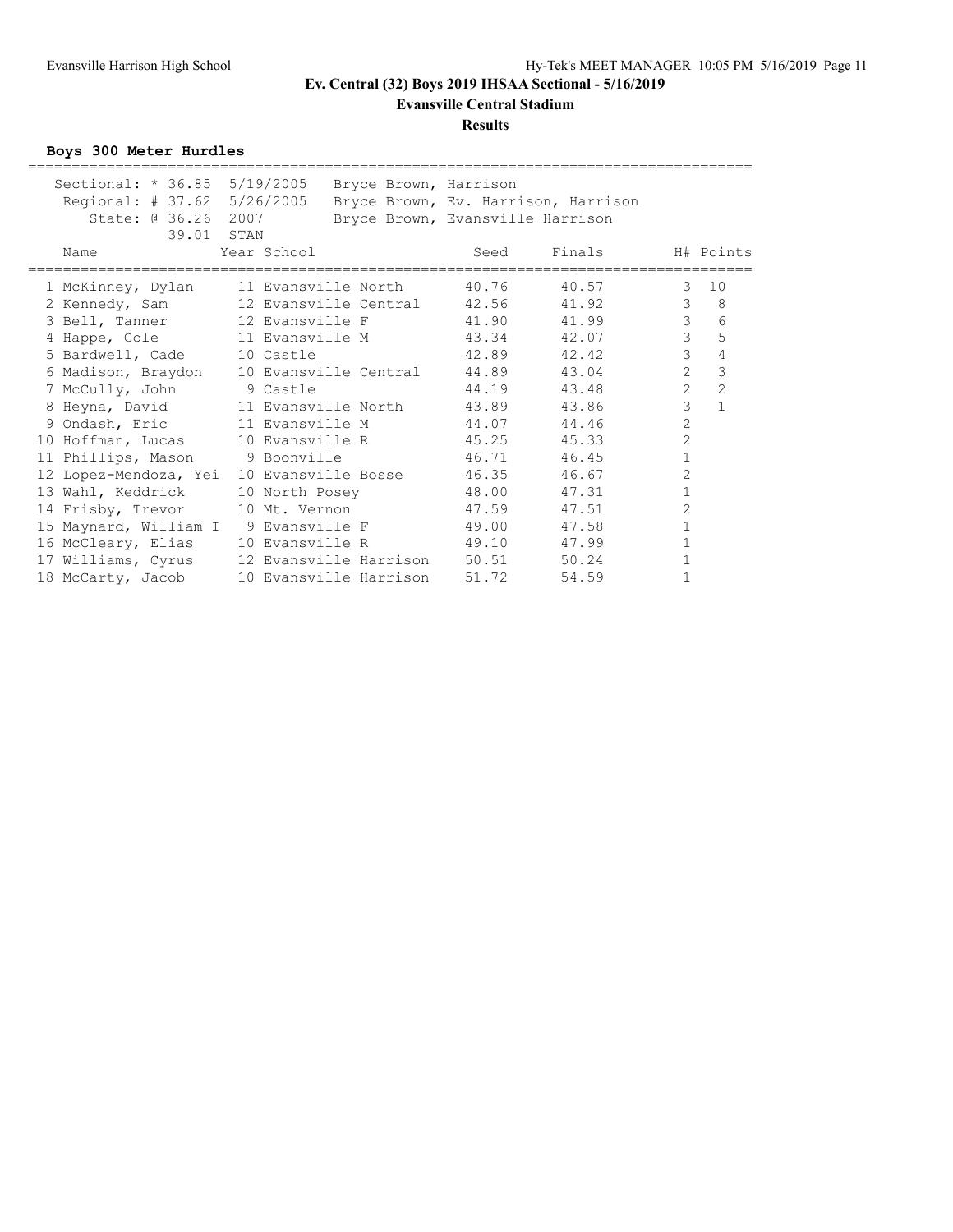**Evansville Central Stadium**

**Results**

### **Boys 4x100 Meter Relay**

| Sectional: * 42.16 5/19/2005                              |                | Evansville Harrison, Harrison            |        |    |           |
|-----------------------------------------------------------|----------------|------------------------------------------|--------|----|-----------|
|                                                           |                | B Brown, E Fields, R Hayes, L Harris     |        |    |           |
| Regional: # 41.75 5/26/2005 Evansville Harrison, Harrison |                |                                          |        |    |           |
|                                                           |                | R Hayes, B Brown, J Stewart, L Harris    |        |    |           |
| State: @ 41.02<br>1982                                    | Gary Roosevelt |                                          |        |    |           |
|                                                           |                | D. Young, J. Patrick, G. Moore, A. Price |        |    |           |
| 42.54<br>STAN                                             |                |                                          |        |    |           |
| School                                                    |                | Seed                                     | Finals |    | H# Points |
|                                                           |                |                                          |        |    |           |
| 1 Evansville Central                                      |                | 42.50                                    | 43.42  | 2. | 10        |
| 1) Reed, Edgrrin 9                                        |                | 2) Clark, Robert 12                      |        |    |           |
| 3) Bowman, Jalen 12                                       |                | 4) Burns, William 12                     |        |    |           |
| 5) Stewart, Kyle 11                                       |                | 6) Hardin, Bo 10                         |        |    |           |
| 7) Payne, David 12                                        | 8)             |                                          |        |    |           |
| 2 Evansville Bosse                                        |                | 43.23                                    | 43.65  | 2  | 8         |
| 1) Leavell, Trey 11                                       |                | 2) Hildreth, Kewan 11                    |        |    |           |
| 3) Layne, Javen 12                                        |                | 4) Starks, Tashmond 11                   |        |    |           |
| 5) Smith, Jeremiah 10                                     | 6)             |                                          |        |    |           |
| 3 Evansville North                                        |                | 44.02                                    | 44.03  | 2  | 6         |
| 1) Burnett, James 10                                      |                | 2) Rogers, Kyron 11                      |        |    |           |
| 3) Presswood, Capoleton 10                                |                | 4) Anderson, Almanzo 11                  |        |    |           |
| 5) McKinney, Dylan 11                                     |                | 6) Butler, James 11                      |        |    |           |
| 4 Evansville Harrison                                     |                | 44.27                                    | 44.04  | 2  | 5         |
| 1) Farmer, Keyon 12                                       |                | 2) Durden, Kalil 9                       |        |    |           |
| 3) Sumner, Preston 10                                     |                | 4) Whipple, Trey 12                      |        |    |           |
| 5) Stuckey, Sawyer 9                                      |                | 6) Folden, Ralph 10                      |        |    |           |
| 5 Evansville Reitz Memorial                               |                | 45.08                                    | 44.68  | 2  | 4         |
| 1) McNeill, Ross 12                                       |                | 2) Ortez, Ivan 12                        |        |    |           |
| 3) Dixon, Jr, Daniel 12                                   |                | 4) Folz, Nicholas 12                     |        |    |           |
| 5) Robertson, Isaac 9                                     |                | 6) Norman, Dominic 9                     |        |    |           |
| 7) Hurley, Dawson 11                                      | 8)             |                                          |        |    |           |
| 6 Evansville Mater Dei                                    |                | 44.73                                    | 45.10  | 2  | 3         |
| 1) Boring, Brady 11                                       |                | 2) Happe, Cole 11                        |        |    |           |
| 3) Mulherin, Johnny 12                                    |                | 4) Lannert, Dakx 11                      |        |    |           |
| 5) Jorgenson, Brock 12                                    |                | 6) Epley, Brennan 10                     |        |    |           |
| 7) Kirsch, Travis 11<br>7 Mt. Vernon                      | 8)             |                                          |        |    |           |
|                                                           |                | 46.00                                    | 45.54  | 1  | 2         |
| 1) Varner, Benjamin 12                                    |                | 2) Thomas, Samuel 12                     |        |    |           |
| 3) Browning, Nicholas 12                                  |                | 4) Ricketts, Drake 12                    |        |    |           |
| 5) Frisby, Trevor 10                                      | 6)             |                                          |        |    |           |
| 8 Castle                                                  |                | 45.62                                    | 45.87  | 2  | 1         |
| 1) Forshee, Cooper 12                                     |                | 2) Raja, Pratul 11                       |        |    |           |
| 3) Avery, Nick 10                                         |                | 4) Pritchard, Evan 9                     |        |    |           |
| 5) McCully, John 9                                        |                | 6) Hardy, Dominic 9                      |        |    |           |
| 9 Evansville F.J. Reitz                                   |                | 47.20                                    | 46.70  | 1  |           |
| 1) Clark, Alexander 9                                     |                | 2) Currington, Jacob 12                  |        |    |           |
| 3) Courter, Elias 11                                      |                | 4) Burns, Ty 10                          |        |    |           |
| 10 Boonville<br>1) Wolfe, Colin 10                        |                | 48.30                                    | 48.50  | 1  |           |
|                                                           |                | 2) Pulling, Johnathon 9                  |        |    |           |
| 3) Newton, Shane 9<br>5) Durham, Caine 10                 |                | 4) Farmer, Ross 12                       |        |    |           |
|                                                           |                | 6) Krantz, John 10                       |        |    |           |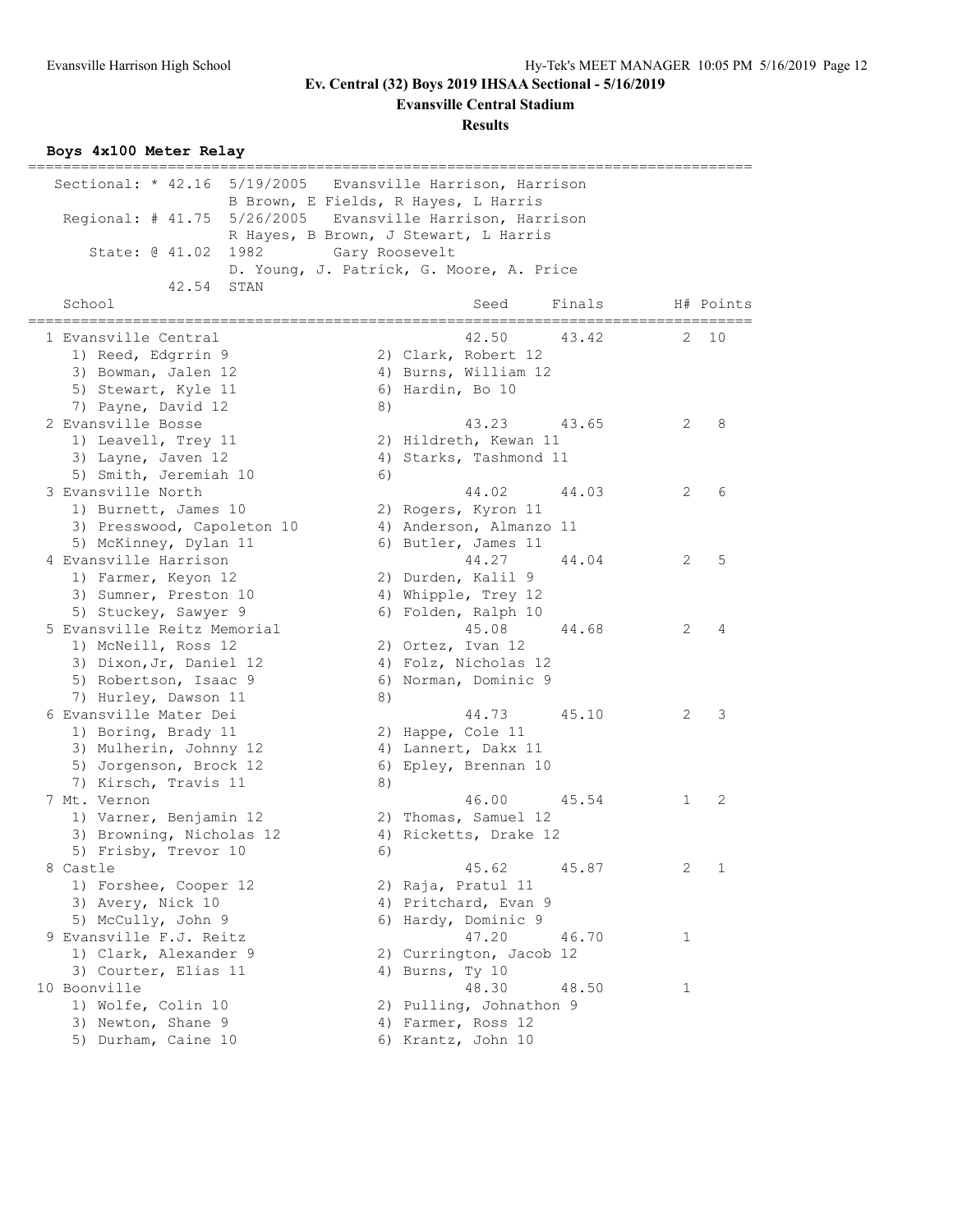**Evansville Central Stadium**

**Results**

#### **Boys 4x400 Meter Relay**

=================================================================================== Sectional: \* 3:20.70 5/20/1991 Ev. Bosse M. Ivy, R. Riffert, A. Thomas, E. Tramill Regional: # 3:18.83 5/25/1993 Evanville Bosse Thomas, Smith, Madison, Jacobs State: @ 3:13.66 1980 Gary West Side K. Carter, C. Peterson, W. Monagan, S. Burnett 3:20.44 STAN School Seed Finals H# Points =================================================================================== 1 Evansville North 3:30.41 3:28.77 2 10 1) Hale, Drew 12 2) Grimes, Jaylen 9 3) Dickens, Drake 10 (4) Burnett, James 10 5) McMurray, James 9 6) Shrode, Brenden 10 7) Laurence, Zachary 11 (8) Butler, James 11 2 Evansville Bosse 3:34.03 3:32.06 2 8 1) Smith, Jeremiah 10 2) Madison, George 12 3) Leavell, Trey 11 4) Hood, Jerome 10 5) Shull, Joshua 12 6) Hildreth, Kewan 11 7) Pullom, Kaleb 12 8) 3 Evansville Mater Dei 3:34.03 3:34.67 2 6 1) Mulherin, Lucas 11 2) McDurmon, Eli 9 3) Givens, Colin 11 (4) McDurmon, Jake 10 5) Schickel, Tanner 12 (6) Renfroe, Zane 10 7) Jarrell, Conner 11 8) Mulherin, Johnny 12 4 Evansville Central 3:31.00 3:34.73 2 5 1) Smith, Ramzi 10 2) Kennedy, Sam 12 3) Bowman, Jalen 12 4) Stinson, DeAnthony 10 5) Clark, Robert 12 6) Payne, David 12 7) Hardin, Bo 10 8) Orsby, Kellie 10 5 Mt. Vernon 3:38.00 3:37.45 2 4 1) Snodgrass, River 9 2) Batteiger, Zachary 12 3) Browning, Theron 11 4) Latshaw, Danner 12 5) Salaman, Wyatt 12 (6) 6 Evansville Reitz Memorial 3:37.32 3:46.57 2 3 1) Russler, Joseph 11 2) McNeill, Ross 12 3) Folz, Nicholas 12 (4) Hoffman, Lucas 10 5) Hodge, Samuel 11 6) Norman, Dominic 9 7) Hudak, Evan 9 8) 7 Evansville F.J. Reitz 3:39.00 3:48.75 1 2 1) Durham, Joseph 11 2) Bell, Tanner 12 3) Ricketts, Corbin 10 4) Wood, Hayden 10 5) Ashby, Maxwell 12 6) Joy, Malachi 10 8 Boonville 20 20 20 20 20 20 3:45.58 3:52.83 20 3:45.58 3:52.83 20 3:52.83 3:52.83 3:52.83 3:52.83 3:52.83 3:52.83 3:52.83 3:52.83 3:52.83 3:52.83 3:52.83 3:52.83 3:52.83 3:52.83 3:52.83 3:52.83 3:52.83 3:52.83 3:52.83 3: 1) Durham, Xavier 12 2) Pulling, Johnathon 9 3) Smith, Dayton 11 4) Scherzinger, Dillon 11 5) Farmer, Ross 12 6) Wolfe, Colin 10 9 Evansville Harrison 3:35.00 3:55.25 2 1) Patel, Jai 11 2) Tapp, Braeden 11 3) Wilson, Conner 10 (4) Hamilton, Aiden 9 5) Whipple, Trey 12 6) Farmer, Keyon 12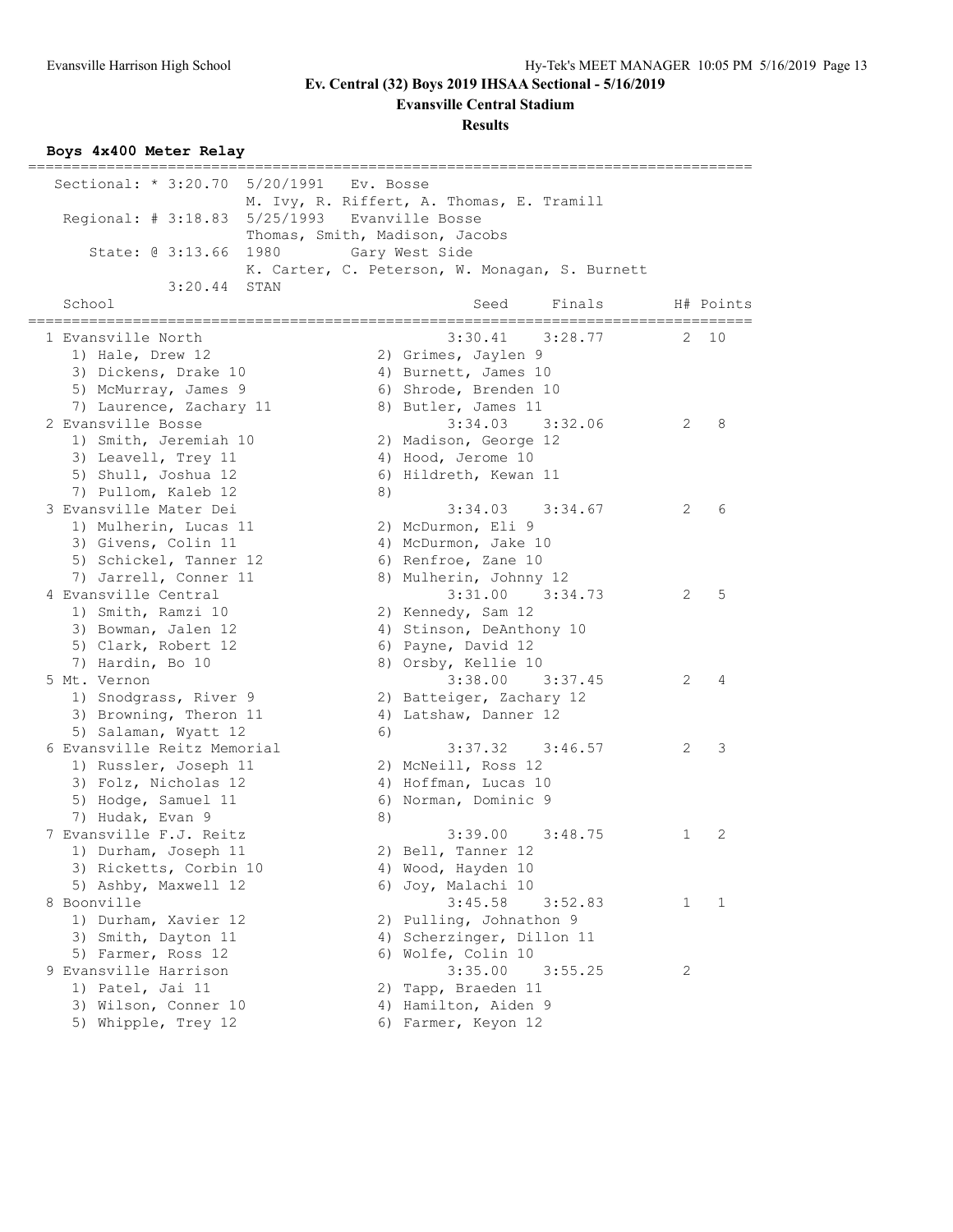**Evansville Central Stadium**

**Results**

**Boys 4x800 Meter Relay**

| Sectional: * 8:06.77 5/19/2016 Evansville Reitz Memorial, Evansville R |    |                                            |        |
|------------------------------------------------------------------------|----|--------------------------------------------|--------|
|                                                                        |    | N Schadler, C Rahman, A Cross, M Schadler  |        |
| Regional: # 7:53.75 5/27/2017 Jasper, Jasper                           |    |                                            |        |
|                                                                        |    | C Kilian, T Backer, W Smith, C Kaiser      |        |
| State: @ 7:38.62 2011                                                  |    | Lawrence Central                           |        |
|                                                                        |    | A. Turner, C. Claflin, M. Steel, M. Dorsey |        |
| $7:53.43$ STAN                                                         |    |                                            |        |
| School                                                                 |    | Finals<br>Seed                             | Points |
|                                                                        |    |                                            |        |
| 1 Castle                                                               |    | $8:25.55$ $8:21.47$                        | 10     |
| 1) Spurling, Tyler 10                                                  |    | 2) Monroe, Kaden 11                        |        |
| 3) Jones, Nikolai 11                                                   |    | 4) Mangum, Andrew 9                        |        |
| 5) Economou, George 12                                                 |    | 6) Fehr, Owen 11                           |        |
| 2 Evansville Mater Dei                                                 |    | $8:46.19$ $8:34.31$                        | 8      |
| 1) Schroeder, Dawson 10                                                |    | 2) Jarrell, Conner 11                      |        |
| 3) McDurmon, Jake 10                                                   |    | 4) Schickel, Tanner 12                     |        |
| 5) Greaney, Conor 9                                                    |    | 6) Herr, Evan 10                           |        |
| 7) Kelley, Blaise 10                                                   | 8) |                                            |        |
| 3 Evansville Reitz Memorial                                            |    | $8:36.00$ $8:41.02$                        | 6      |
| 1) DeVault, Samuel 12                                                  |    | 2) Hodge, Samuel 11                        |        |
|                                                                        |    | 4) Golba, Andrew 9                         |        |
| 3) West, Kyler 11                                                      |    |                                            |        |
| 5) Russler, Joseph 11                                                  |    | 6) Thomas, Sean 11                         |        |
| 7) Dollison, Camren 11                                                 |    | 8) Folz, Nicholas 12                       |        |
| 4 Evansville Central                                                   |    | 8:53.00 8:50.44                            | 5      |
| 1) Smith, Ramzi 10                                                     |    | 2) Coates, Hudson 12                       |        |
| 3) Stinson, DeAnthony 10                                               |    | 4) Huffine, Masin 10                       |        |
| 5) Bagby, Garrett 10                                                   |    | 6) Villegas, Reynaldo 11                   |        |
| 7) Nakamura, Tensei 11                                                 |    | 8) Hooten, Alex 9                          |        |
| 5 Evansville North                                                     |    | 8:34.27 9:00.09                            | 4      |
| 1) Zimmerman, Tyler 9                                                  |    | 2) Fehr, Blake 11                          |        |
| 3) Shrode, Brenden 10                                                  |    | 4) Harbert, Dilan 11                       |        |
| 5) McMurray, James 9                                                   |    | 6) Dickens, Drake 10                       |        |
| 7) Schmidt, Dean 11                                                    |    | 8) Laurence, Zachary 11                    |        |
| 6 Evansville F.J. Reitz                                                |    | $9:20.00$ $9:29.08$                        | 3      |
| 1) Sibbitt, Easton 10                                                  |    | 2) McReynolds, Koston 9                    |        |
| 3) Wood, Hayden 10                                                     |    | 4) Dietsch, Eric 11                        |        |
| 5) Ashby, Maxwell 12                                                   | 6) |                                            |        |
| 7 Mt. Vernon                                                           |    | $9:22.00$ $9:32.47$                        | 2      |
| 1) Salaman, Wyatt 12                                                   |    | 2) Kelley, Tommy 11                        |        |
| 3) Adams, Abram 12                                                     |    | 4) Dike, Braden 10                         |        |
| 5) Snodgrass, River 9                                                  |    | 6) Latshaw, Danner 12                      |        |
| 8 Boonville                                                            |    | 9:32.00<br>9:59.93                         | 1      |
| 1) Davis, Zach 12                                                      |    | 2) Mueller, RJ 10                          |        |
| 3) Scherzinger, Dillon 11                                              |    | 4) Cundiff, Efrem 9                        |        |
| 5) VanWinkle, Kodi 9                                                   |    | 6) Hinton, Blaine 9                        |        |
| 7) Durham, Sage 10                                                     | 8) |                                            |        |
| 9 North Posey                                                          |    | 9:58.00<br>10:03.46                        |        |
| 1) Vannice, Zach 9                                                     |    | 2) Fridtjof, Gaber 11                      |        |
| 3) Basham, Riley 9                                                     |    | 4) Bouer, Brayden 9                        |        |
| 5) French, Justin 10                                                   | 6) |                                            |        |
| 10 Evansville Harrison                                                 |    | 10:00.00<br>10:11.29                       |        |
| 1) Dominguez, Gilberto 11                                              |    | 2) Watkins, Nick 9                         |        |
| 3) Doan, Evan 9                                                        |    | 4) Brimm, Jakob 12                         |        |
| 5) Tapp, Braeden 11                                                    | 6) |                                            |        |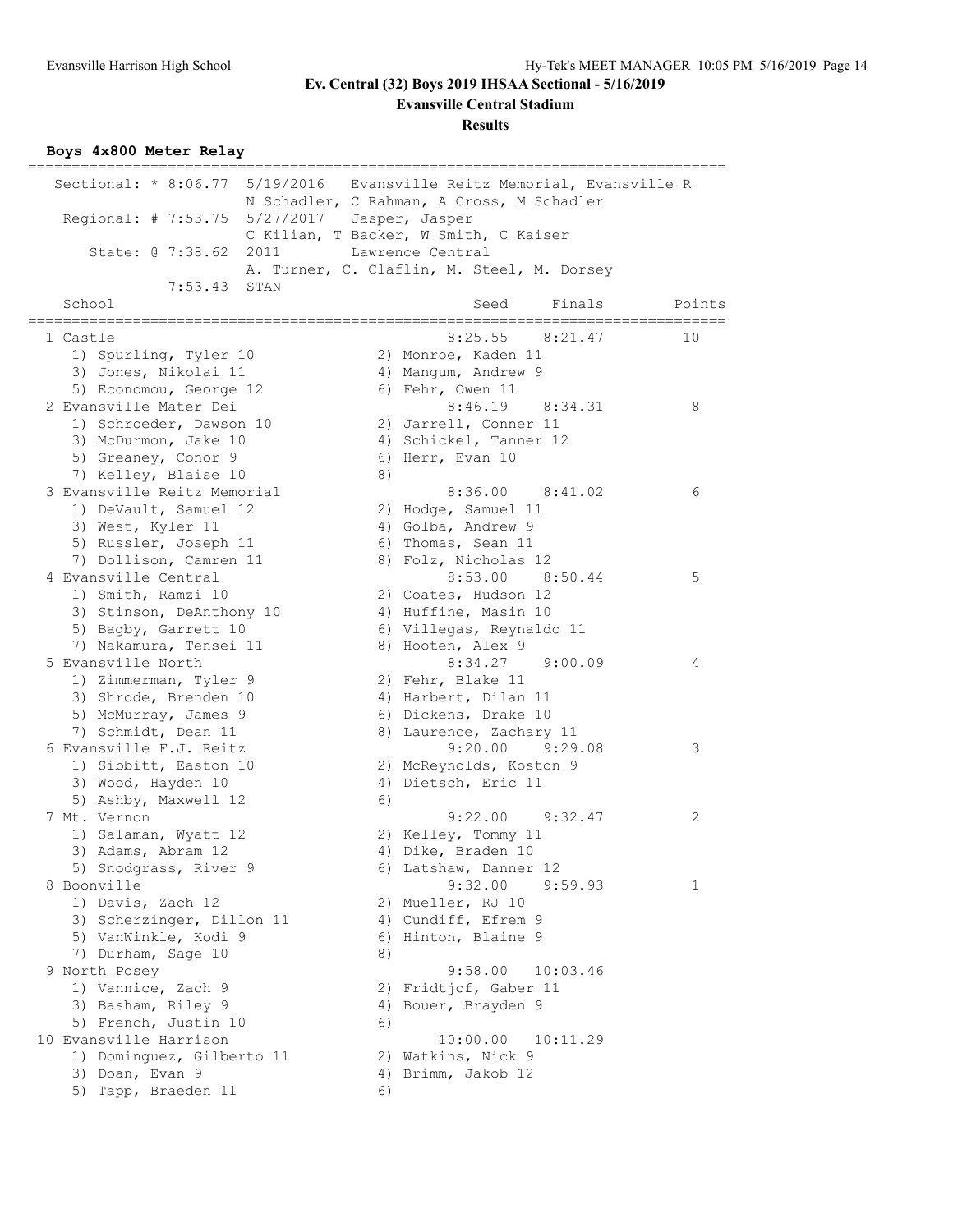**Evansville Central Stadium**

#### **Results**

**Boys High Jump**

| Sectional: * 7-00 5/18/1980   | Ron Jones, Mt. Vernon                                 |      |                                    |                |
|-------------------------------|-------------------------------------------------------|------|------------------------------------|----------------|
| Regional: # 6-10.50 5/28/2016 |                                                       |      | Kevin Porter, Ev. Bosse, Ev. Bosse |                |
| State: @ 7-04 2018            | Nate Patterson, Plymouth                              |      |                                    |                |
| 6-04.50 STAN                  |                                                       |      |                                    |                |
| Name                          | Year School                                           | Seed | Finals                             | Points         |
|                               | 1 Townsend, Jacob 11 Evansville North 6-02.00 6-03.00 |      |                                    | 10             |
|                               | 2 Layne, Javen 12 Evansville Bosse 6-04.00 6-02.00    |      |                                    | 8              |
|                               | 3 Howell, Davis 12 Evansville R 6-03.00               |      | J6-02.00                           | $\epsilon$     |
|                               | 4 Harpenau, Nick 12 Evansville M 6-02.00              |      | J6-02.00                           | 5              |
|                               | 5 Simonsen, Jacob 12 Evansville F 6-04.00 6-01.00     |      |                                    | $\overline{4}$ |
|                               |                                                       |      |                                    | $\mathfrak{Z}$ |
| 6 Hunter, Brady               | 10 Castle 6-01.00 6-00.00                             |      |                                    |                |
| 7 Higgs, Ethan                | 10 Evansville F 5-08.00 5-10.00                       |      |                                    | 2              |
| 8 Danhauer, Austin            | 10 North Posey 6-02.00                                |      | $J5 - 10.00$                       | $\mathbf{1}$   |
| 9 Liddle, Jonah               | 12 Evansville North 5-08.00 5-08.00                   |      |                                    |                |
| 9 Hood, Jerome                | 10 Evansville Bosse 6-00.00 5-08.00                   |      |                                    |                |
| 9 Krogman, Declan 9 Castle    | $5-08.00$ $5-08.00$                                   |      |                                    |                |
|                               | 12 Norman, Dominic 9 Evansville R 5-08.00 5-06.00     |      |                                    |                |
| 12 Lutz, Clayton              | 10 North Posey 5-06.00                                |      | $5 - 06.00$                        |                |
| -- Copeland, Parker           | 12 Evansville M 5-02.00                               |      | ΝH                                 |                |
| -- Frisby, Trevor             | 10 Mt. Vernon 5-06.00                                 |      | ΝH                                 |                |
|                               | -- Wilkinson, Nick 9 Boonville 5-06.00                |      | ΝH                                 |                |
| -- Smith, Dayton              | 11 Boonville 5-08.00                                  |      | ΝH                                 |                |
|                               | -- Hamilton, Aiden 9 Evansville Harrison 5-06.00      |      | ΝH                                 |                |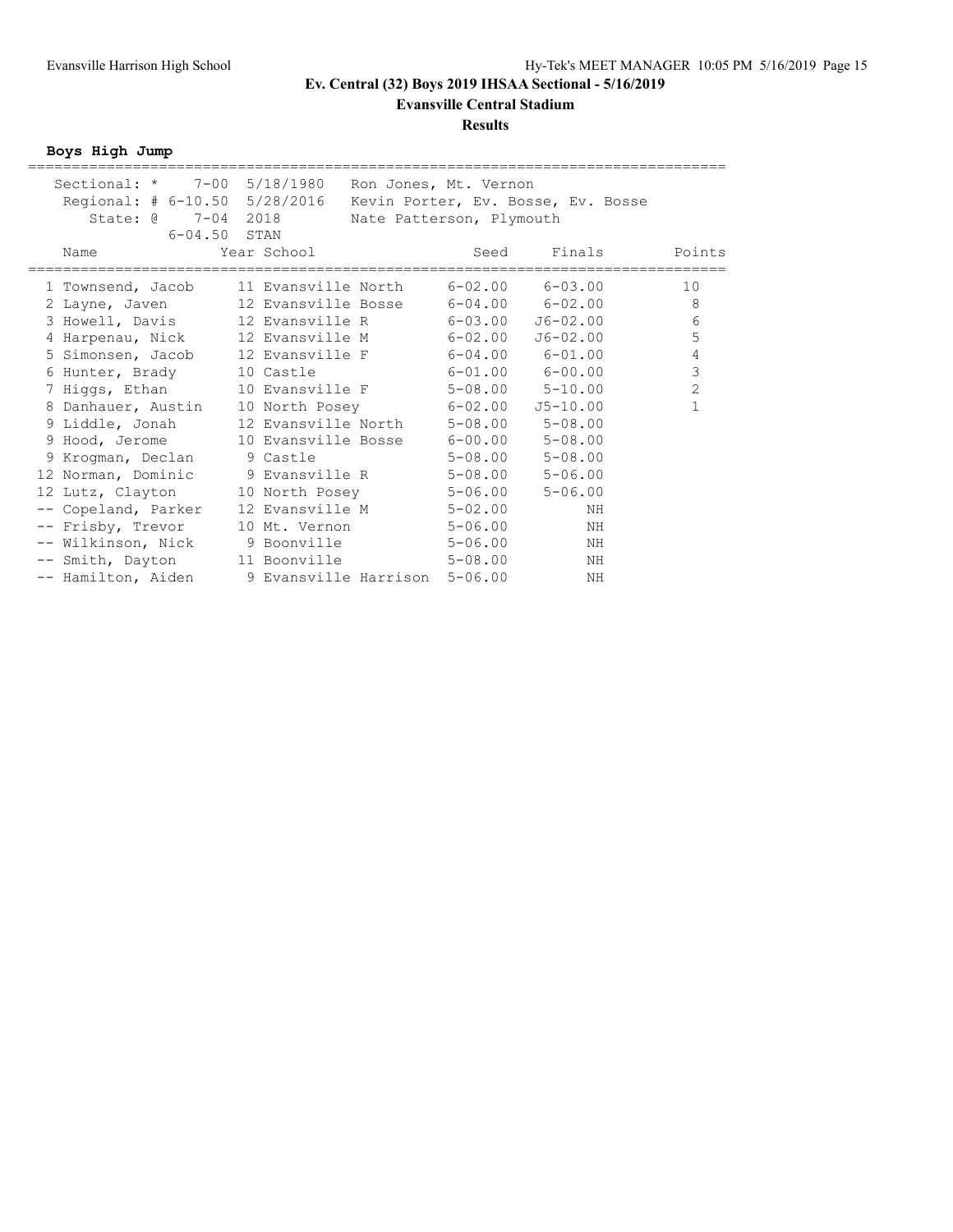### **Evansville Central Stadium**

#### **Results**

**Boys Pole Vault**

| Sectional: *<br>Regional: $\#$ 16-00 | $15 - 07$<br>State: @ 17-06.25 | 5/16/2013<br>5/27/1997<br>2018  | David Woosley, Evansville H<br>Colton Crum, Frankfort |               | Jason Blair, South Spencer, South Spencer |
|--------------------------------------|--------------------------------|---------------------------------|-------------------------------------------------------|---------------|-------------------------------------------|
|                                      | $14 - 04.00$ STAN              |                                 |                                                       |               |                                           |
| Name                                 |                                | Year School                     | Seed                                                  | Finals        | Points                                    |
|                                      |                                |                                 |                                                       |               |                                           |
| 1 Stilwell, Cole                     |                                | 11 Castle                       | 14-01.00                                              | $14 - 00.00$  | 10                                        |
| 2 Speth, Parker                      |                                | 9 Castle                        | $11 - 06.00$                                          | $12 - 00.00$  | 7                                         |
| 2 Herr, Jerett                       |                                | 11 Evansville R                 | 12-00.00                                              | $12 - 00.00$  |                                           |
| 4 Linge, Michael                     |                                | 12 Evansville Harrison 11-06.00 |                                                       | $J12 - 00.00$ | 5                                         |
| 5 Jorgenson, Brock                   |                                | 12 Evansville M                 | 12-06.00                                              | $11 - 00.00$  | 4                                         |
| 6 Persinger, Cole                    |                                | 11 Boonville                    | $12 - 00.00$                                          | $J11 - 00.00$ | 3                                         |
| 7 Courter, Elias                     |                                | 11 Evansville F                 | $10 - 00.00$                                          | $10 - 00.00$  | $\overline{2}$                            |
| 8 Jewell, Lucas                      |                                | 12 Evansville F                 | $10 - 00.00$                                          | $J10-00.00$   |                                           |
| 9 Russell, Jared                     |                                | 11 Boonville                    | 9-06.00                                               | $9 - 06.00$   |                                           |
| Mulherin, Ethan                      |                                | 10 Evansville M                 | 8-06.00                                               | NΗ            |                                           |
| Doan, Evan                           |                                | 9 Evansville Harrison 8-06.00   |                                                       | NΗ            |                                           |
| -- Zoss, Chapel                      |                                | 12 Evansville Central           | $10 - 00.00$                                          | ΝH            |                                           |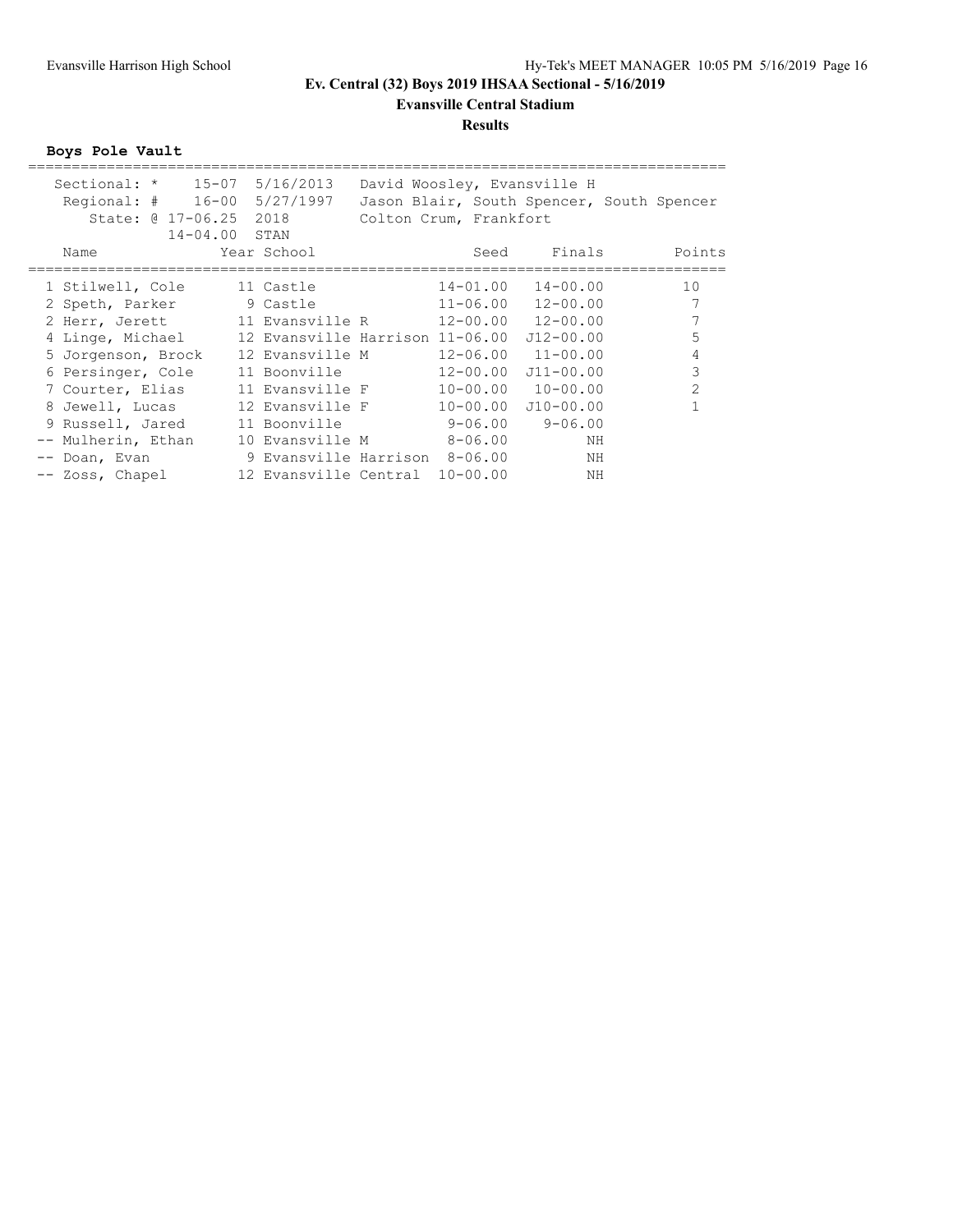**Evansville Central Stadium**

#### **Results**

**Boys Long Jump**

| Sectional: * 23-05 5/18/1966 Dick Howell, Tell City                  |                                              |                      |              |                             |
|----------------------------------------------------------------------|----------------------------------------------|----------------------|--------------|-----------------------------|
| Regional: # 23-03 5/29/2014 Avion Sullivan, Ev. Central, Ev. Central |                                              |                      |              |                             |
| State: @ 24-07.75 1995                                               |                                              | Frank Young, Kokomo  |              |                             |
| $22 - 04.75$ STAN                                                    |                                              |                      |              |                             |
| Name                                                                 | Year School<br>=======                       | Seed<br>============ | Finals       | Points<br>================= |
| 1 Stewart, Kyle                                                      | 11 Evansville Central 23-07.25 22-08.50 STAN |                      |              | 10                          |
| 2 Madison, George                                                    | 12 Evansville Bosse 21-07.00 22-02.00        |                      |              | 8                           |
| 3 Payne, David                                                       | 12 Evansville Central 22-03.00               |                      | $21 - 09.25$ | $6\,$                       |
| 4 Layne, Javen                                                       | 12 Evansville Bosse 21-07.00 21-08.25        |                      |              | 5                           |
| 5 Farmer, Keyon                                                      |                                              |                      |              | $\overline{4}$              |
| 6 Thomas, Samuel                                                     | 12 Mt. Vernon                                | $20 - 04.50$         | $20 - 04.00$ | $\mathfrak{Z}$              |
| 7 Forshee, Cooper                                                    | 12 Castle to the state                       | $20 - 08.00$         | $20 - 02.50$ | $\overline{2}$              |
| 8 Mockobee, Devin                                                    | 10 Boonville                                 | $22 - 09.00$         | $20 - 01.50$ | $\mathbf{1}$                |
| 9 Butler, James                                                      | 11 Evansville North 19-11.00                 |                      | $19 - 10.00$ |                             |
| 10 Rogers, Kyron                                                     | 11 Evansville North                          | 18-06.00             | $18 - 08.50$ |                             |
| 11 Happe, Cole                                                       | 11 Evansville M                              | 19-04.00             | $18 - 08.00$ |                             |
| 12 Lutz, Clayton                                                     | 10 North Posey                               | 17-02.00             | $18 - 07.50$ |                             |
| 13 Higgs, Ethan                                                      | 10 Evansville F                              | 18-11.00             | $18 - 00.00$ |                             |
| 14 Ricketts, Drake                                                   | 12 Mt. Vernon                                | 18-06.00             | $17 - 10.00$ |                             |
| 15 Hardy, Dominic 9 Castle                                           |                                              | 19-06.00             | $17 - 07.75$ |                             |
| 16 Dixon, Jr, Daniel                                                 | 12 Evansville R                              | $17 - 05.00$         | $17 - 04.50$ |                             |
| 17 Harvey, Hunter                                                    | 11 North Posey                               | 18-02.00             | $17 - 04.00$ |                             |
| 18 Durham, Caine                                                     | 10 Boonville                                 | 18-06.00             | $17 - 03.00$ |                             |
| 19 Boring, Brady                                                     | 11 Evansville M                              | 19-04.00             | $17 - 02.00$ |                             |
| 20 Staley, Michael                                                   | 12 Evansville R 18-10.00                     |                      | $17 - 01.50$ |                             |
| 21 Clark, Alexander                                                  | 9 Evansville F                               | 18-08.00             | $16 - 07.00$ |                             |
| -- Hamilton, Aiden                                                   | 9 Evansville Harrison 19-05.00               |                      | <b>ND</b>    |                             |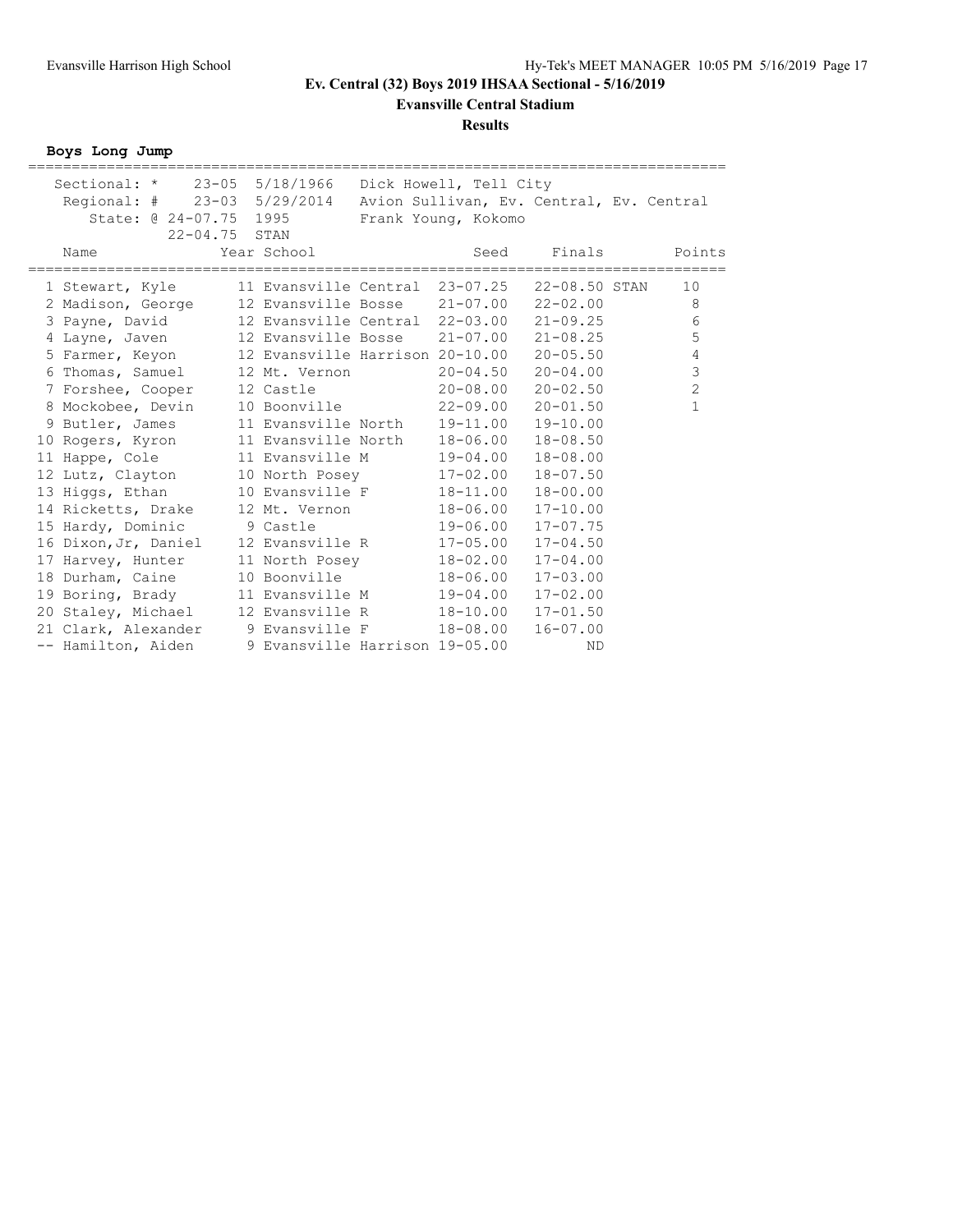**Evansville Central Stadium**

#### **Results**

**Boys Shot Put**

| Sectional: * 62-08 5/15/1975 Marlon Flemming, Evansville Reitz          |                                         |                    |                                         |                |
|-------------------------------------------------------------------------|-----------------------------------------|--------------------|-----------------------------------------|----------------|
| Regional: # 58-08.50 5/24/2012 Ben Braunecker, Forest Park, Forest Park |                                         |                    |                                         |                |
| State: @ 66-08.50 1997                                                  |                                         | Jeremy Allen, Pike |                                         |                |
| 53-05.50 STAN                                                           |                                         |                    |                                         |                |
| Name                                                                    | Year School                             |                    | Seed Finals                             | Points         |
| 1 Overton, Reed 11 Boonville 49-10.50                                   |                                         |                    | $50 - 10.00$                            | 10             |
| 2 Woods, Cole 12 Castle                                                 |                                         |                    | $47-07.50$ $49-03.00$                   | -8             |
| 3 Ramsey, Topper                                                        |                                         |                    | 12 Evansville Central 47-06.50 48-09.00 | 6              |
| 4 Hirsch, Jacob                                                         |                                         |                    |                                         | 5              |
| 5 Foor, Elias                                                           |                                         |                    | 11 Boonville 48-00.00 46-05.50          | $\sqrt{4}$     |
| 6 Sebree, Kaelan 11 Evansville Harrison 45-11.50 45-00.50               |                                         |                    |                                         | $\mathfrak{Z}$ |
| 7 Jones, Austin                                                         | 11 Evansville R    42-05.75    44-07.50 |                    |                                         | $\overline{c}$ |
| 8 Cox, Sloan 9 Castle 5 41-08.00 44-00.00                               |                                         |                    |                                         | $\mathbf{1}$   |
| 9 Spindler, Asa 12 Mt. Vernon 37-06.00 41-02.50                         |                                         |                    |                                         |                |
| 10 Leach, Bryson                                                        | 10 Evansville Central 38-02.25 40-02.50 |                    |                                         |                |
| 11 Robards, Jackson                                                     | 11 Evansville North                     | 38-02.00           | $39 - 09.50$                            |                |
| 12 Moore, Josiah                                                        | 11 Evansville F 37-03.00 39-03.00       |                    |                                         |                |
| 13 Pace, Ja'Shaun                                                       | 11 Evansville F 40-00.00 37-03.50       |                    |                                         |                |
| 14 Bottoms, Nolan                                                       | 11 Evansville North 37-05.00            |                    | $36 - 05.00$                            |                |
| 15 Wilson, Cole 9 Evansville M 38-10.00 35-10.50                        |                                         |                    |                                         |                |
| 16 Washabaugh, Thayer                                                   | 10 Mt. Vernon 34-06.00                  |                    | $35 - 06.00$                            |                |
| 17 Harris, Elijah                                                       | 11 Evansville Bosse 36-04.00 35-03.50   |                    |                                         |                |
| 18 Venturini, Colin                                                     | 10 Evansville M 37-04.00 34-02.00       |                    |                                         |                |
| 19 Pharr, Noah 9 North Posey 33-00.00 31-01.00                          |                                         |                    |                                         |                |
| 20 Cook, Will                                                           | 11 North Posey 29-01.00                 |                    | $28 - 09.50$                            |                |